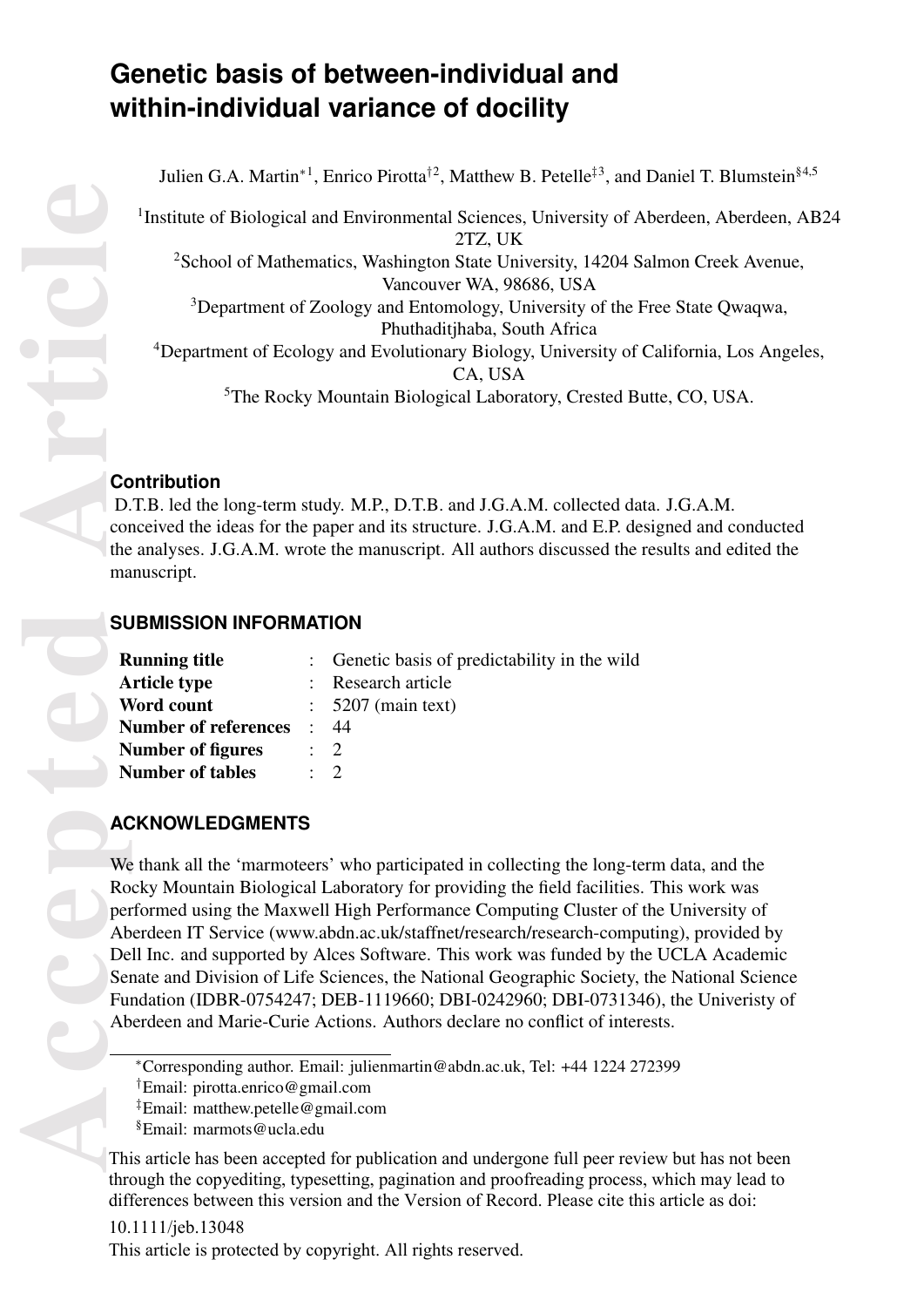#### **Abstract**

**Accepted Article** Between-individual variation in phenotypes within a population is the basis of evolution. However, evolutionary and behavioural ecologists have mainly focused on estimating between-individual variance in mean trait and neglected variation in within-individual variance, or predictability of a trait. In fact, an important assumption of mixed-effects models used to estimate between-individual variance in mean traits is that within-individual residual variance (predictability) is identical across individuals. Individual heterogeneity in the predictability of behaviours is a potentially important effect but rarely estimated and accounted for. We used 11,389 measures of docility behaviour from 1,576 yellow-bellied marmots (*Marmota flaviventris*) to estimate between-individual variation in both mean docility and its predictability. We then implemented a double hierarchical animal model to decompose the variances of both mean trait and predictability into their environmental and genetic components. We found that individuals differed both in their docility and in their predictability of docility with a negative phenotypic covariance. We also found significant genetic variance for both mean docility and its predictability but no genetic covariance between the two. This analysis is one of the first to estimate the genetic basis of both mean trait and within-individual variance in a wild population. Our results indicate that equal within-individual variance should not be assumed. We demonstrate the evolutionary importance of the variation in the predictability of docility, and illustrate potential bias in models ignoring variation in predictability. We conclude that the variability in the predictability of a trait should not be ignored, and present a coherent approach for its quantification.

#### **Key words**

Mammals, quantitative genetics, heritability, within-individual variance, predictability, personality, double hierarchical generalized linear model, docility, *Marmota flaviventris*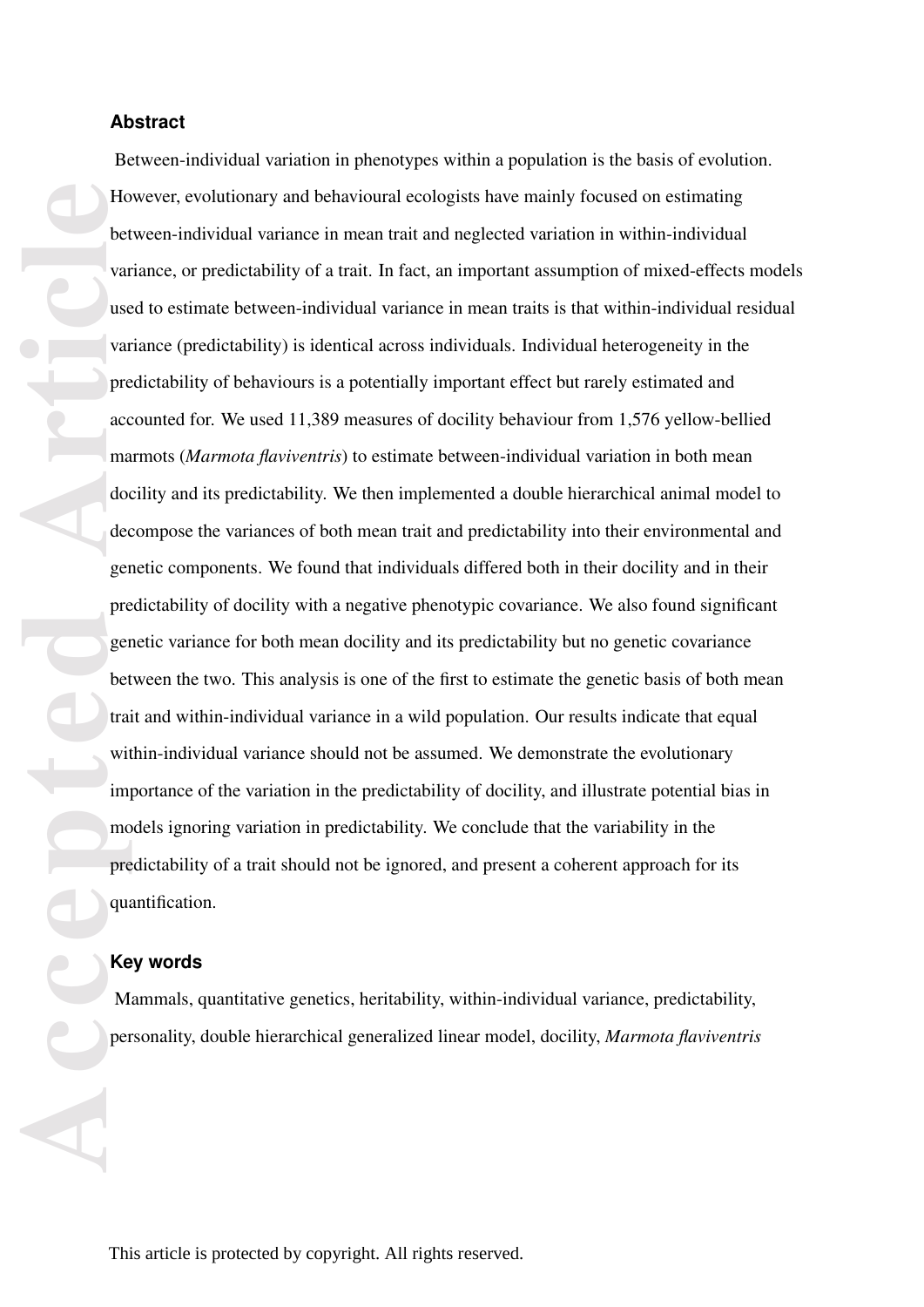#### **INTRODUCTION**

Phenotypic variance is a central concept in ecology and evolution since it is the material on which selection can act (Roff 2002). Phenotypic traits vary among species, among populations and among individuals within populations (Roff 2002). In addition, for traits expressed multiple times, the phenotype could vary even within an individual (Roff 2002). Until recently, within-individual variance has been mainly attributed to either environmental plasticity and explained by differences in the environment (Pigliucci 2005; Nussey *et al.* 2007), or measurement error and white noise (Pigliucci 2005; Westneat *et al.* 2014). Within-individual variance not explained by the general environment is often assumed to be homogeneous across individuals. However, between-individual variation in within-individual variance could exist and be under selection (Westneat *et al.* 2014; Hill & Mulder 2010) and thus should not be ignored.

**Private**<br>
wh and<br>
mu rec pla<br>
200<br>
Wi hou var thu me<br>
(Di var thu me<br>
(Di var thu me<br>
(Di var als<br>
the (e.<sub>3</sub><br>
mi var als<br>
the (e.<sub>3</sub><br>
mi var als<br>
the (e.<sub>3</sub><br>
mi var als<br>
the (e.<sub>3</sub><br>
mi var als<br>
the (e.3<br>
mi var als<br>
the Existing studies of between-individual variation focus on decomposing the variance in the mean of a trait in its between-individual and within-individual (i.e. residual) components (Dingemanse & Dochtermann 2013; Kruuk 2004). In some cases, between-individual variation in environmental plasticity, or individual-by-environment interactions noted IxE, is also estimated (Fig. 1a; *e.g.* Dingemanse & Dochtermann 2013; Nussey *et al.* 2007). However, the residual within-individual variance is always assumed to be the same across individuals (e.g. Dingemanse & Dochtermann 2013; Wilson *et al.* 2009). Indeed, the main assumption of mixed-effects models, a statistical approach widely used to estimate between-individual variance both at the phenotypic and genetic level, is that the residual variance is identical across individuals (Pinheiro & Bates 2000; Dingemanse & Dochtermann 2013; Wilson *et al.* 2009). The residual within-individual variance could however differ among individuals at both genetic and phenotypic level. As an example, Fig. 1a illustrates between-individual variation in phenotypic plasticity, whereby the phenotype of three individuals has a different relationship with environmental conditions, i.e. IxE. Fig. 1b shows the residuals of the regression for each individual in Figure Fig. 1a, i.e. the residual within-individual variance. It is clear from Fig. 1b that the individuals also differ in the amount of variation in their residuals, e.g. circles are more spread apart than crosses, illustrating between-individual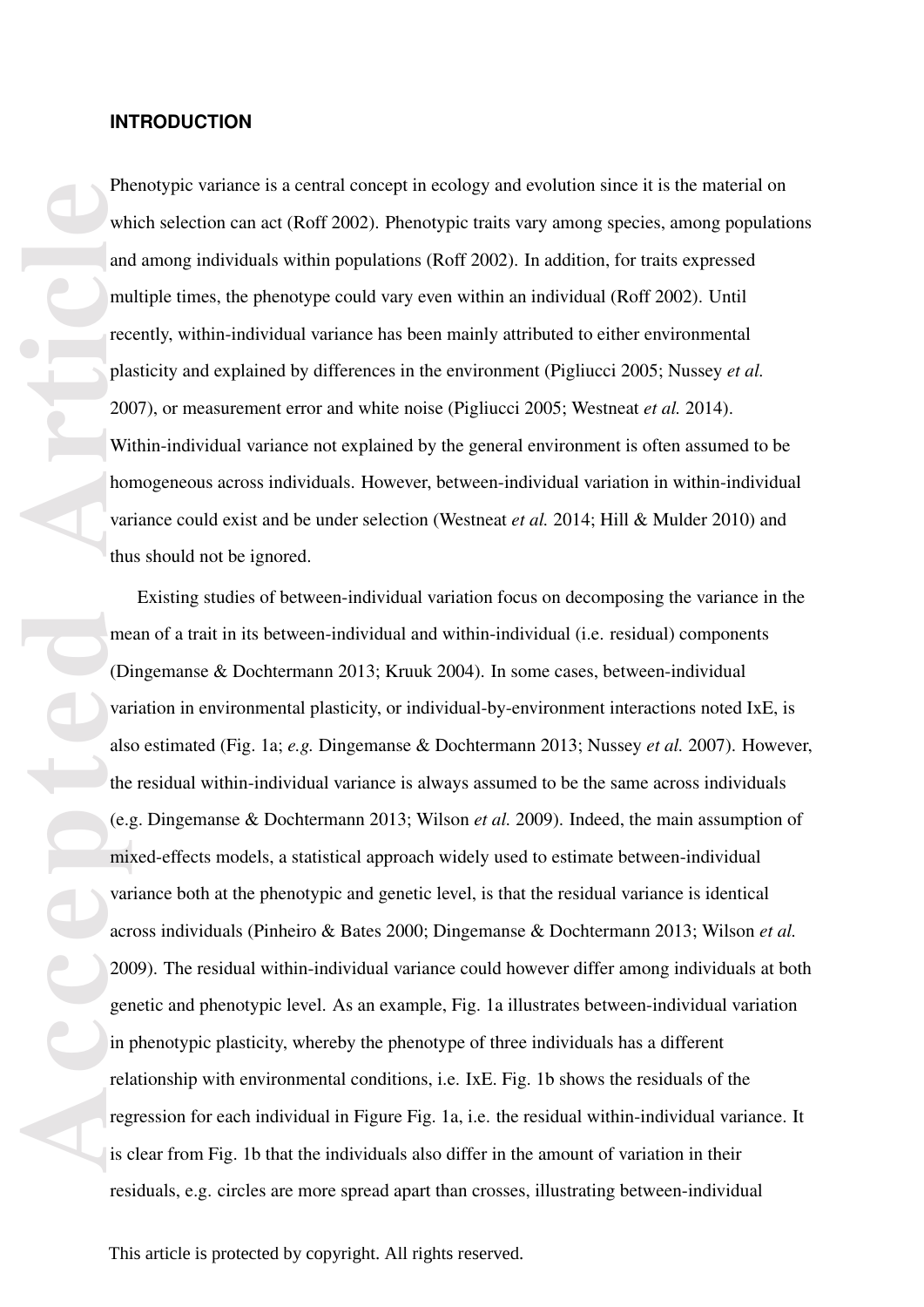variation in residual within-individual variance. This variance component could have both an environmental and a genetic basis.

**Procession**<br> **Accepted Article**<br> **Accepted Article**<br> **Accepted Article**<br> **Article**<br> **Article**<br> **Article**<br> **Article**<br> **Article**<br> **Article**<br> **Article**<br> **Article**<br> **Article**<br> **Article**<br> **Article**<br> **Article**<br> **Article**<br> The importance of between-individual variation in within-individual variance has been recognised in evolutionary ecology (Mulder *et al.* 2007) and behavioural ecology (Réale & Dingemanse 2009; Stamps *et al.* 2012; Westneat *et al.* 2013). In agriculture production, the level of variation in yield is of prime importance for growing, processing and consumption of foods, thus leading researchers to investigate the within-genotype variation in yield traits within standardized environments (Hill & Mulder 2010). In behavioural ecology, the within-individual variance of a trait is often the biggest component of variance (Westneat *et al.* 2014) suggesting that further investigation is required. Variation in within-individual variance of behaviours has been identified for song repertoire size in birds (Byers & Kroodsma 2009), anti-predatory behaviours (Stamps *et al.* 2012) and parental care (Westneat *et al.* 2013). Despite a rising awareness of the importance of variation in within-individual variance in both evolutionary and behavioural ecology (Réale & Dingemanse 2009; Hill & Mulder 2010; Stamps *et al.* 2012; Westneat *et al.* 2014), empirical studies remain limited.

One of the problems associated with the study of variation in within-individual variance is lexical. For traits measured repeatedly under the same environmental conditions, multiple terms (such as intra-individual variability, individual stability, relative specialisation, consistency, predictability or uniformity) have been used as synonyms to refer to within-individual or within-genotype variance (Réale & Dingemanse 2009; Stamps *et al.* 2012; Cleasby *et al.* 2015; Sae-Lim *et al.* 2015). Following, Cleasby *et al.* (2015), we use predictability to refer to within-individual variance in a trait measured repeatedly in the same environment.

An additional problem for the study of the variation in predictability of behaviours is that the few existing estimates used different, non-comparable approaches (Réale & Dingemanse 2009; Stamps *et al.* 2012; Westneat *et al.* 2013; Cleasby *et al.* 2015). Some authors have advocated the use of statistical models to predict an individual's expected behaviour for multiple observations. The standard deviation of the differences between the predictions and the observed behaviours (i.e. model residuals) for each individual then provides an estimate of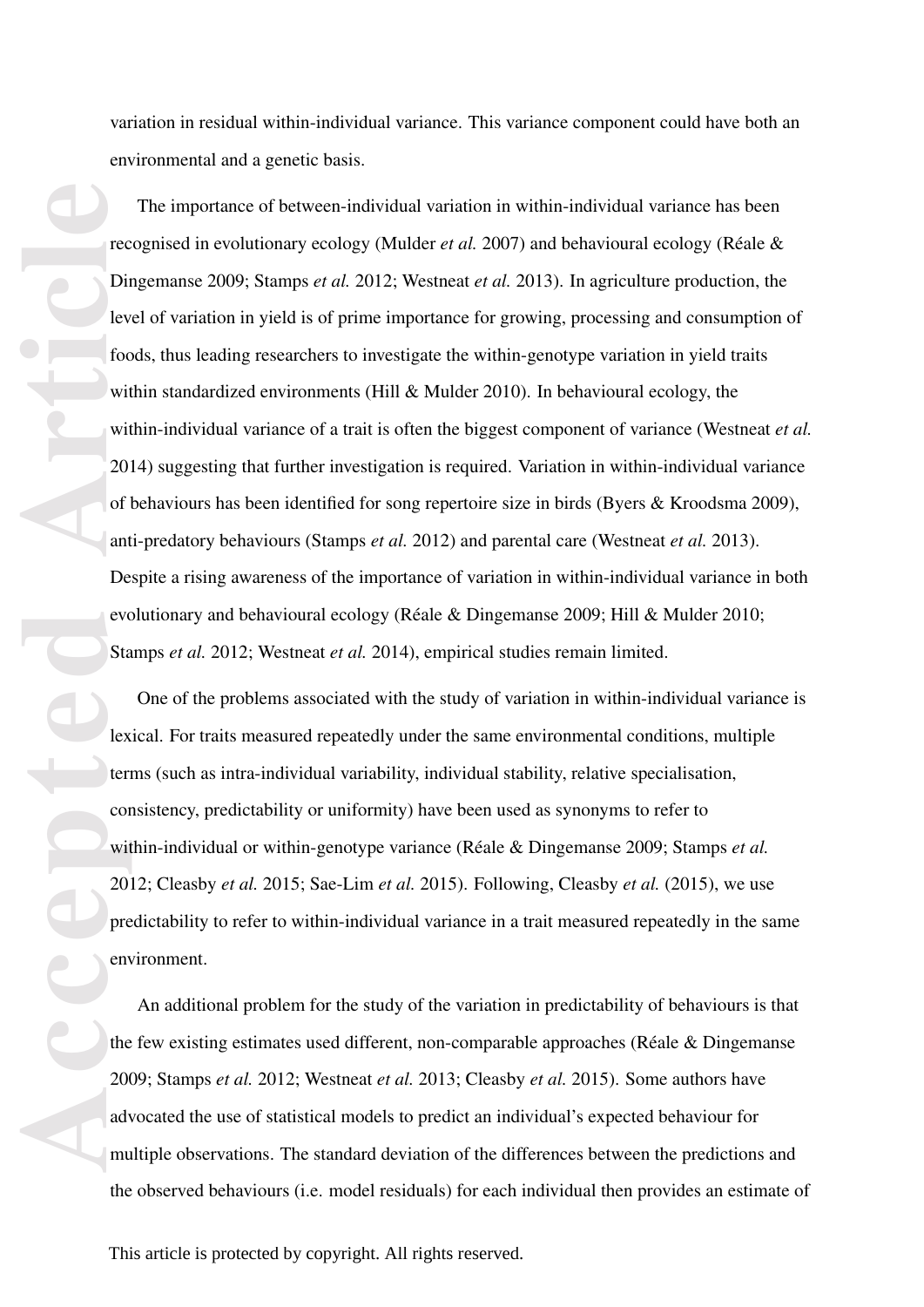accepted and the set of the contract of the contract of the contract of the contract of the contract of the contract of the contract of the contract of the contract of the contract of the contract of the contract of the co the variation within an individual (Stamps *et al.* 2012). This method however suffers from different statistical limitations including potential anticonservatism due to the large amount of uncertainty in the estimation of the residuals not accounted for in subsequent analyses of within-individual variation. Others suggested to use diversity indexes, such as richness, evenness or Shannon Wiener index, to estimate variation in behaviours for each individual(Ram & Gerstorf 2009). However, the method is limited to discrete behaviours and highly dependent on which diversity index is used. Cleasby *et al.* (2015) presented a method to adequately estimate variation in predictability of a trait using double hierarchical generalized linear models, DHGLM (Lee & Nelder 2006). DHGLM allow the concurrent estimation of between-individual differences in a trait, or variation in the mean, and in its predictability, while correcting for environmental effects (Cleasby *et al.* 2015). This type of model is an extension of a mixed-effects model including fixed and random effects on both the mean and the within-individual, i.e. residual variance, of a trait (Lee & Nelder 2006; Cleasby *et al.* 2015). In addition, this approach permits the estimation of comparable parameters of predictability among traits, environments and species (Hill & Mulder 2010; Cleasby *et al.* 2015).

DHGLMs can not only be used to estimate between-individual variance in predictability, but, paired with a quantitative genetic approach, the variance in predictability can also be decomposed into its additive genetic and environmental components (Rönnegård *et al.* 2010; Sae-Lim *et al.* 2015). Studies in animal breeding have estimated the additive genetic basis of within-genotype variance for multiple productivity-related traits such as litter size (Hill  $\&$ Mulder 2010) or body weight (Sae-Lim *et al.* 2015). However, the degree to which genetic variation for the predictability of a trait might respond to selection and influence evolution of other traits remains unclear (but see Mulder *et al.* 2015). In a bivariate scenario, Mulder *et al.* (2015) showed that additive genetic variance in predictability of a linearly selected trait could lead to non-linear responses for correlated traits. The recent development of a theoretical framework (Hill & Mulder 2010; Westneat *et al.* 2014) and of suitable statistical methods (Lee & Nelder 2006; Cleasby *et al.* 2015; Mulder *et al.* 2015) offer a way to advance our understanding of these issues.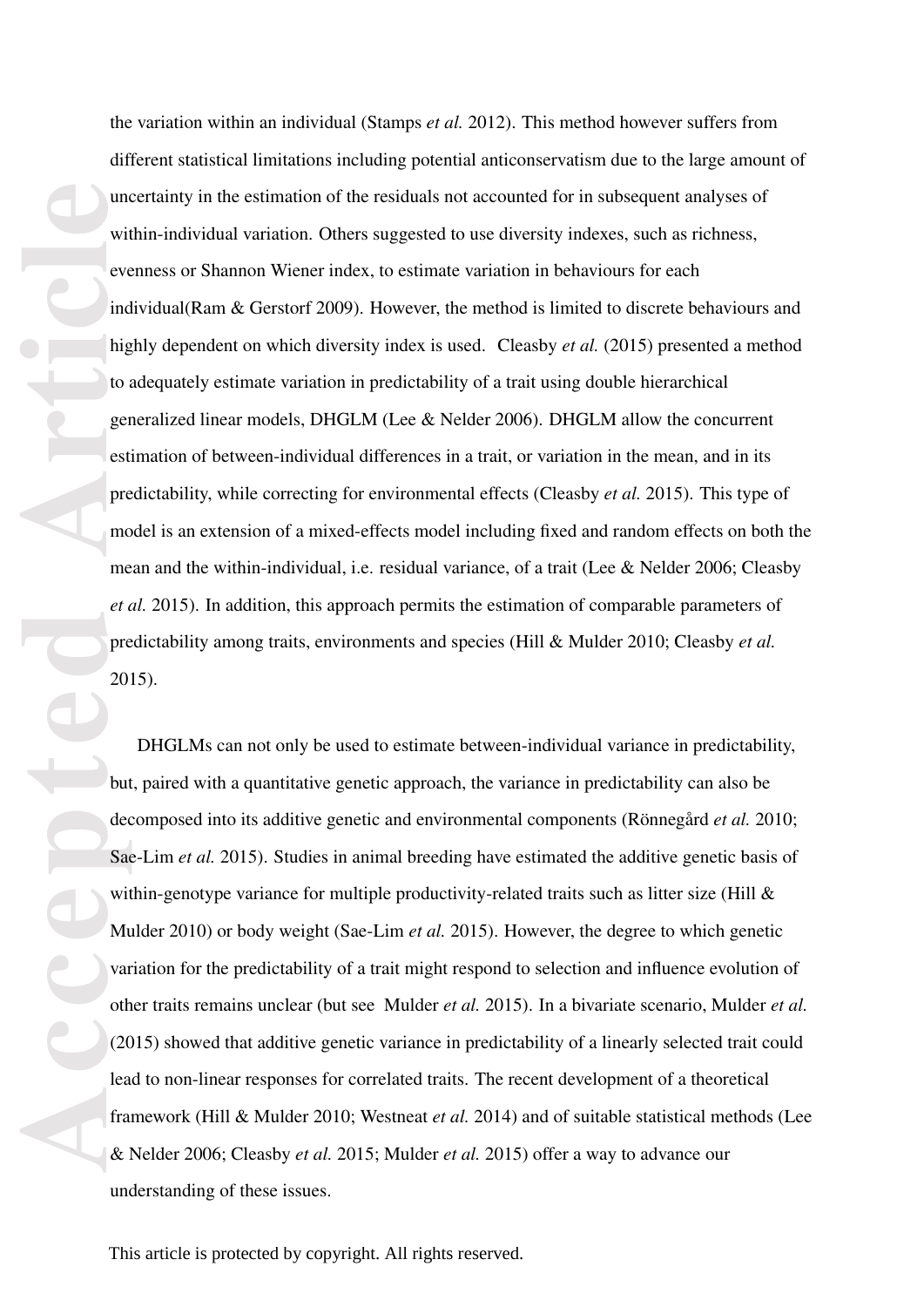Sacker ing the sacker of the sacker of the sacker of the sacker of the sacker of the sacker of the sacker of the sacker me end on the sacker me end on the sacker me end on the sacker me end on the sacker me end on the sack To date, the few published estimates of additive genetic variance of predictability are restricted to a captive animal breeding environment (Mulder *et al.* 2015; Hill & Mulder 2010; Sae-Lim *et al.* 2015), except for one study (Mulder *et al.* 2016). Mulder *et al.* (2016) found significant genetic variation in the variability of fledging weights in wild great tits (*Parus major*). They also showed that the variability in fledging weight was maintained in the population via stabilizing selection. Despite its potential importance, the existence of a genetic basis of predictability in any traits in the wild is poorly understood. Repeated sampling of a large number of pedigreed individuals is needed to apply these models to a wild population. In addition, environmental sampling conditions should be measured carefully to ensure that the variation in predictability is not only due to confounding variation in environmental variation. However, it should be noted that unknown and unmeasured individual- (IxE) or genotype- (GxE) by-environment interactions will also generate between-individual variation in within-individual variance. Estimating individual variance in predictability could thus be a more general approach to investigate IxE since it does not require an environmental covariate and the absence of variability in predictability would indicate an absence of IxE with any environment.

Animal behaviours are easy traits to measure repeatedly in standardized conditions in the wild. Docility, the reaction to being trapped and handled, is part of the shyness-boldness category of temperament traits and reflects an individual's reaction to a risky situation (Réale *et al.* 2007). Between-individual variation in the mean behavioural response to risky situation has been thoroughly investigated. For example, docility has been found to be repeatable, heritable, and to influence reproduction in several species in the wild (Réale *et al.* 2007; Petelle *et al.* 2015). Between-individual variation in predictability has been neglected. However, being predictable or not might be as important as the mean behavioural response when dealing with a risky situation (Stamps *et al.* 2012).

Using long-term trapping data on yellow-bellied marmots, *Marmota flaviventris*, we estimated between-individual variation in both mean docility and predictability of docility. By means of a quantitative genetic approach we then implemented an analytical framework that we define as a double hierarchical animal model (DHAM) to decompose the variance of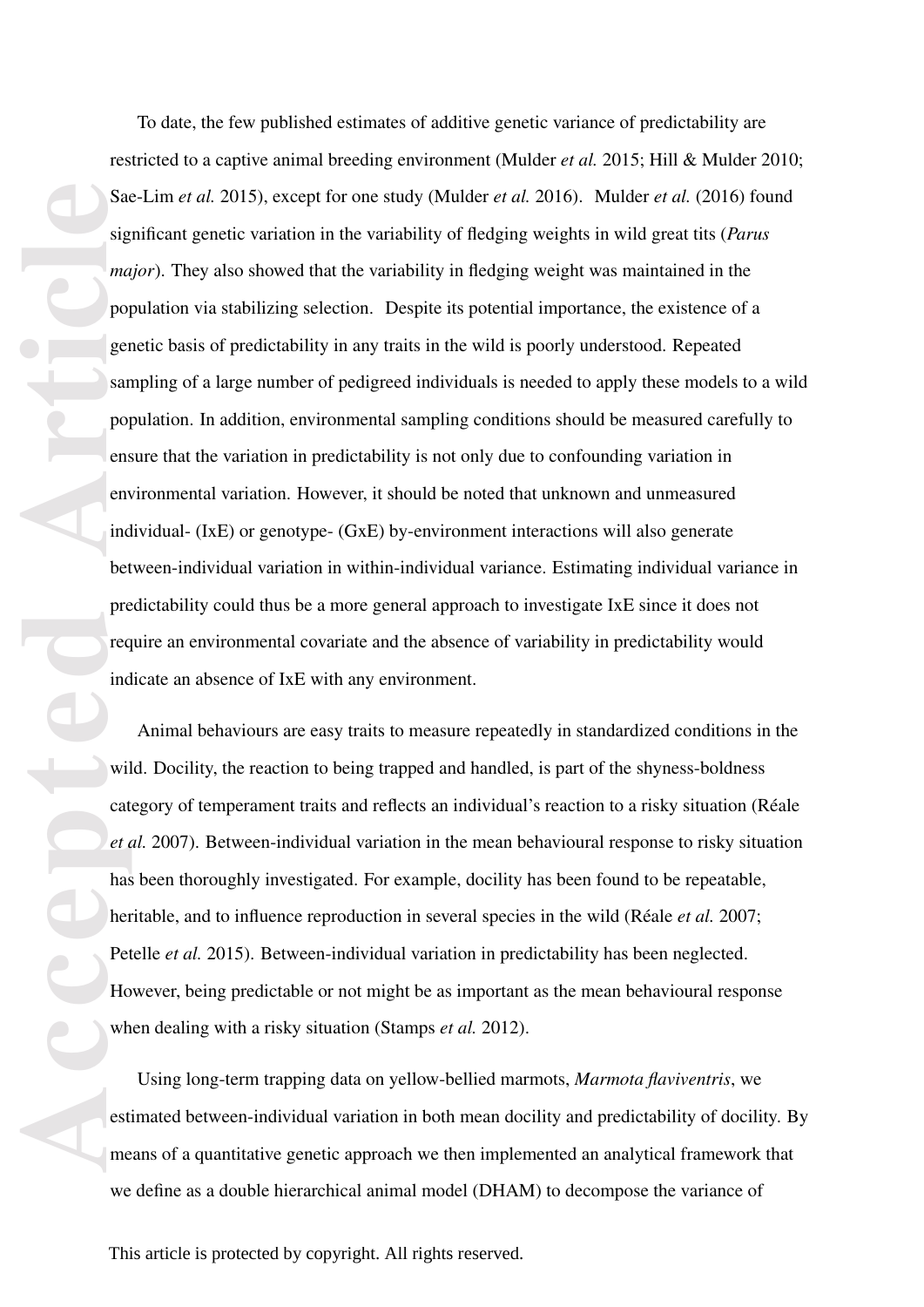docility and its predictability into their environmental and genetic components.

#### **MATERIAL AND METHODS**

#### **Study system**

We used behavioural data collected as part of a long-term demographic study on yellow-bellied marmots at the Rocky Mountain Biological Laboratory (RMBL) in Gothic, Colorado, USA (38*◦* 77'N, 106*◦* 59'W). Marmots are large, facultatively social, subalpine rodents that live in colonies consisting of one or more matrilineal groups (Frase & Hoffmann 1980; Armitage 2014). These colonies usually consist of one adult male, multiple adult females, and their offspring. We regularly trap individuals using Tomahawk live traps set at burrow entrances. Once trapped, individuals were weighed, sexed, their ano-genital distance and left hind foot measured, ear tagged, and given an unique dye mark to facilitate identification from afar (Blumstein *et al.* 2009).

**Article**<br> **Article**<br> **Article**<br> **Article**<br> **Article**<br> **Article**<br> **Article**<br> **Article**<br> **Article**<br> **Article**<br> **Article**<br> **Article**<br> **Article**<br> **Article**<br> **Article**<br> **Article**<br> **Article**<br> **Article**<br> **Article**<br> **Article**<br> **A** Docility was assessed as an individual's reaction to being trapped and handled (Réale *et al.* 2007; Petelle *et al.* 2013). Upon arriving at a trap, individuals were placed inside a cloth-handling bag, and we dichotomously scored (0, 1) whether individuals bit the trap, emitted an alarm call, struggled in the trap or bag, tooth chattered, and whether they hesitated moving from the trap into the handling bag. We summed these scores and subtracted them from a maximum of six to obtain a value between 1 and 6. Thus, a docile individual would have a score of six while an individual with a score of one would be non-docile or pugnacious (Réale *et al.* 2007). We quantified docility over 11,389 trapping events for 1,576 individuals of known age and sex from 2002-2014. The mean and range of docility measurements varied widely across individuals (Fig. S1).

Parentage was assigned from DNA samples collected from individuals during their first trapping event. We extracted DNA using a QiaGen QIAamp DNA minikit and genotyped individuals using 12 microsatellites. Alleles were visualized and assigned using GeneMapper 4.1 software (Applied Biosystems). CERVUS (Kalinowski *et al.* 2007) was then used to assign maternity and paternity using a maximum likelihood method at 95% confidence for the trio. All adult males and females in a colony were used as potential parents. Genetic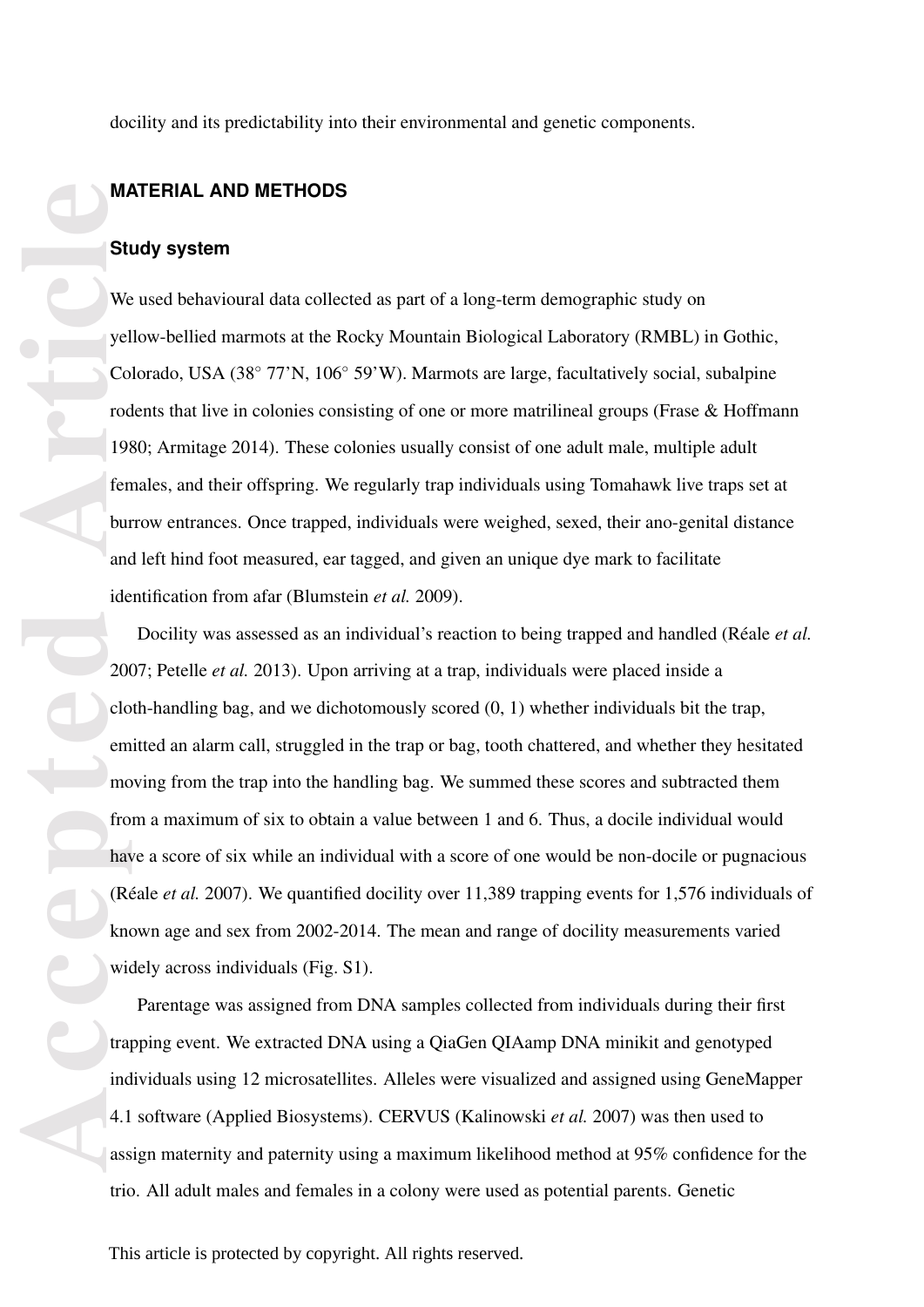assignments of maternity confirmed behavioural observations based on juveniles emergence from maternal burrow. For full details on the pedigree reconstruction method see Olson *et al.* (2012) and Blumstein *et al.* (2010). The pedigree used in these analyses included 1588 individuals with 90% and 83% of the maternal and paternal links known respectively (see Table S1 for detailed pedigree structure information).

#### **Statistical analysis**

Computer of the Computer of the Computer of the Computer of the Computer of the Computer of the Computer of the Computer of the Computer of the Computer of the Computer of the Computer of the Computer of the Computer of th The aim of our analysis was to concurrently estimate the between-individual differences in mean docility and its predictability (or residual within-individual variance). Moreover, we wanted to decompose the variability of the mean trait and of its predictability into environmental and genetic components using a quantitative genetic approach. We developed four models differing in their random and residual structure that progressively built towards this goal, while allowing us to monitor any change in the estimates as increasing complexity was introduced . Following previous results from this population (Petelle *et al.* 2013; 2015), we included the following fixed effects in the mean part of all models: trial number, to account for potential habituation to human handling; day of the year, as a proxy for linear seasonal changes in docility; time of day, coded as 0 for AM sampling and 1 for PM sampling; and age, which was a categorical factor with three levels (juveniles, yearlings and adults).

Since docility is a discrete ordinal variable varying between 1 and 6, the data were analysed using threshold models (Foulley & Jaffrézic 2010). This approach assumes that the docility estimates, *y*, result from grouping an underlying continuous variable with a Gaussian distribution,  $y$ , using a probit link function and 5 cut-off points,  $\theta_1 < \theta_2 < \theta_3 < \theta_4 < \theta_5$ , to be estimated.

$$
\mathbf{y} = \begin{cases} 1, & \text{if } \mathbf{y} \leq \theta_1 \\ k, & \text{if } \theta_{k-1} \leq \mathbf{y} < \theta_k \quad \text{for } k = 2, 3, 4 \text{ and } 5 \\ 6, & \text{if } \theta_5 \leq \mathbf{y} \end{cases} \tag{1}
$$

Model 1 was a traditional mixed-effects model, where docility was modelled as a combination of fixed and random effects and variance was assumed to be homogeneous across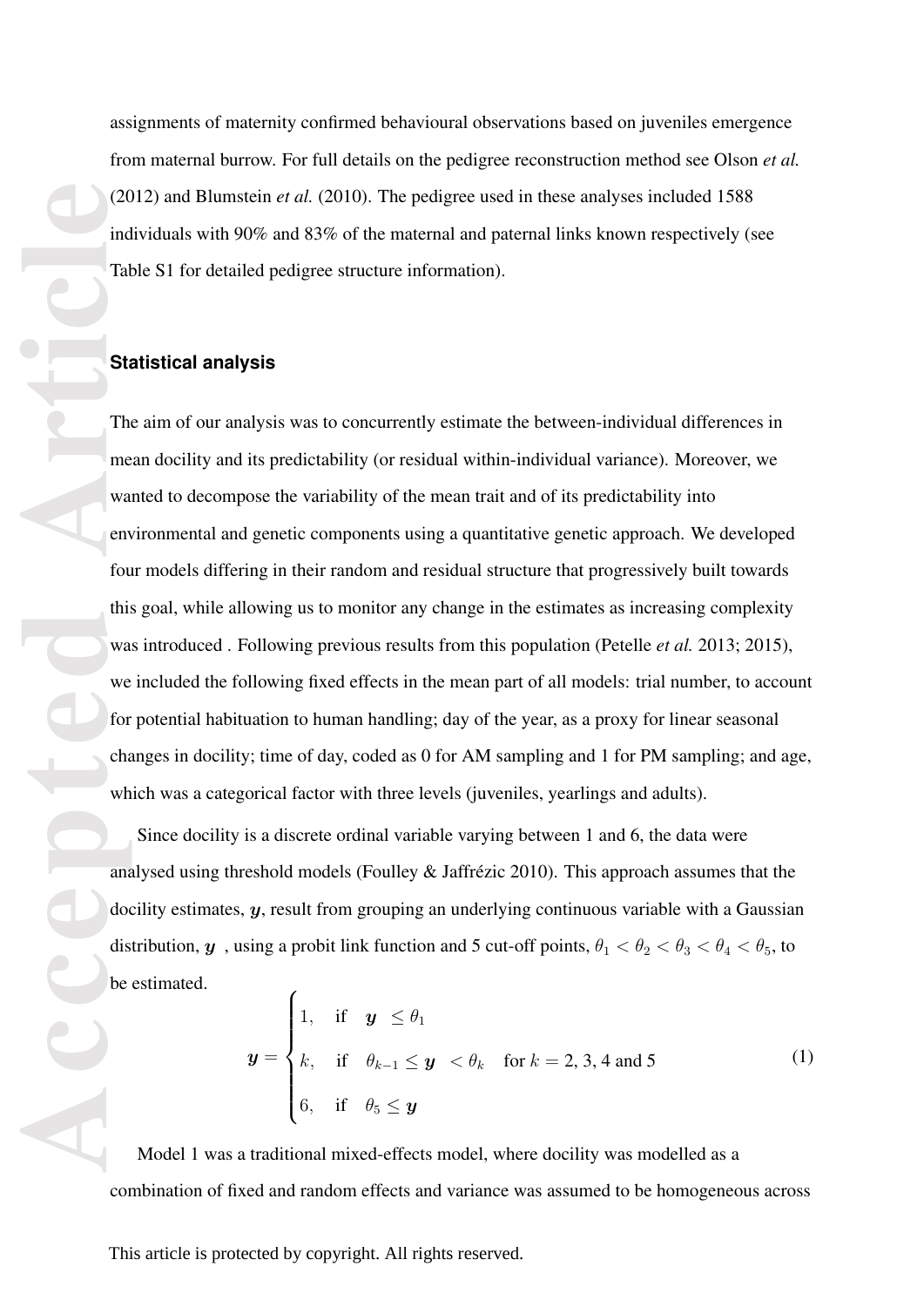individuals. Model 1 can be therefore written as:

$$
y = Xb + Myr + Zid + e \tag{2}
$$

wh<br> **Acceptual**<br> **Acceptual**<br> **Acceptual**<br> **Acceptual**<br> **Acceptual**<br> **Acceptual**<br> **Acceptual**<br> **Acceptual**<br> **Acceptual**<br> **Acceptual**<br> **Acceptual**<br> **Acceptual**<br> **Acceptual**<br> **Acceptual**<br> **Acceptual**<br> **Acceptual**<br> **Acceptual** where  $yr \sim N(0, I\sigma_{yr}^2)$ ,  $id \sim N(0, I\sigma_{id}^2)$  and  $e \sim N(0, I\sigma_e^2)$ . b,  $yr$  and  $pe$  are the vectors of fixed, random year and random individual identity effects associated with the corresponding incidence matrix *X*, *M* and *Z*.  $\sigma_{yr}^2$  and  $\sigma_{id}^2$  are the between-year and between-individual random effect variances, respectively. *e* is the vector of residuals with variance  $\sigma_e^2$ . *I* is the identity matrix and the notation  $I\sigma^2$  signifies that the random effects and the residuals are independently and identically distributed (iid). Constraining the residuals to be iid assumes that there is no variation among individuals in within-individual deviation from the mean (i.e. no variation in predictability).

Similar to model 1, model 2 only considered changes in mean docility. However, this model also included an additive genetic component, fitted as a random effect on the mean (Waldmann 2009). Model 2 is therefore equivalent to a classic animal model (Kruuk 2004), and can be written as:

$$
y = Xb + Myr + Zpe + Za + e \tag{3}
$$

where, building on equation 2,  $\boldsymbol{a} \sim N(0, \boldsymbol{A} \sigma_a^2)$  and  $\boldsymbol{p} \boldsymbol{e} \sim N(0, \boldsymbol{I} \sigma_{pe}^2)$ .  $\boldsymbol{a}$  and  $\boldsymbol{p} \boldsymbol{e}$  are respectively the vectors of additive genetic and permanent environment effects. Since each individual has an additive genetic as well as a permanent environment effect, both effects have the same design matrix  $Z$ .  $\sigma_a^2$  is the additive genetic variance of the mean trait and  $A$  is the additive genetic relationship matrix.

Model 3 was a double hierarchical generalised linear model (DHGLM) (Lee & Nelder 2006; Cleasby *et al.* 2015). This included a model for the mean docility (as in model 1), as well as a dispersion part for the residual variance (i.e. predictability). Following SanCristobal-Gaudy *et al.* (1998), the residual variance was modelled on the log-normal scale as a function of the fixed effect of age, with year and individual identity as random effects. We also estimated the correlation between the individual random effect on the mean and on the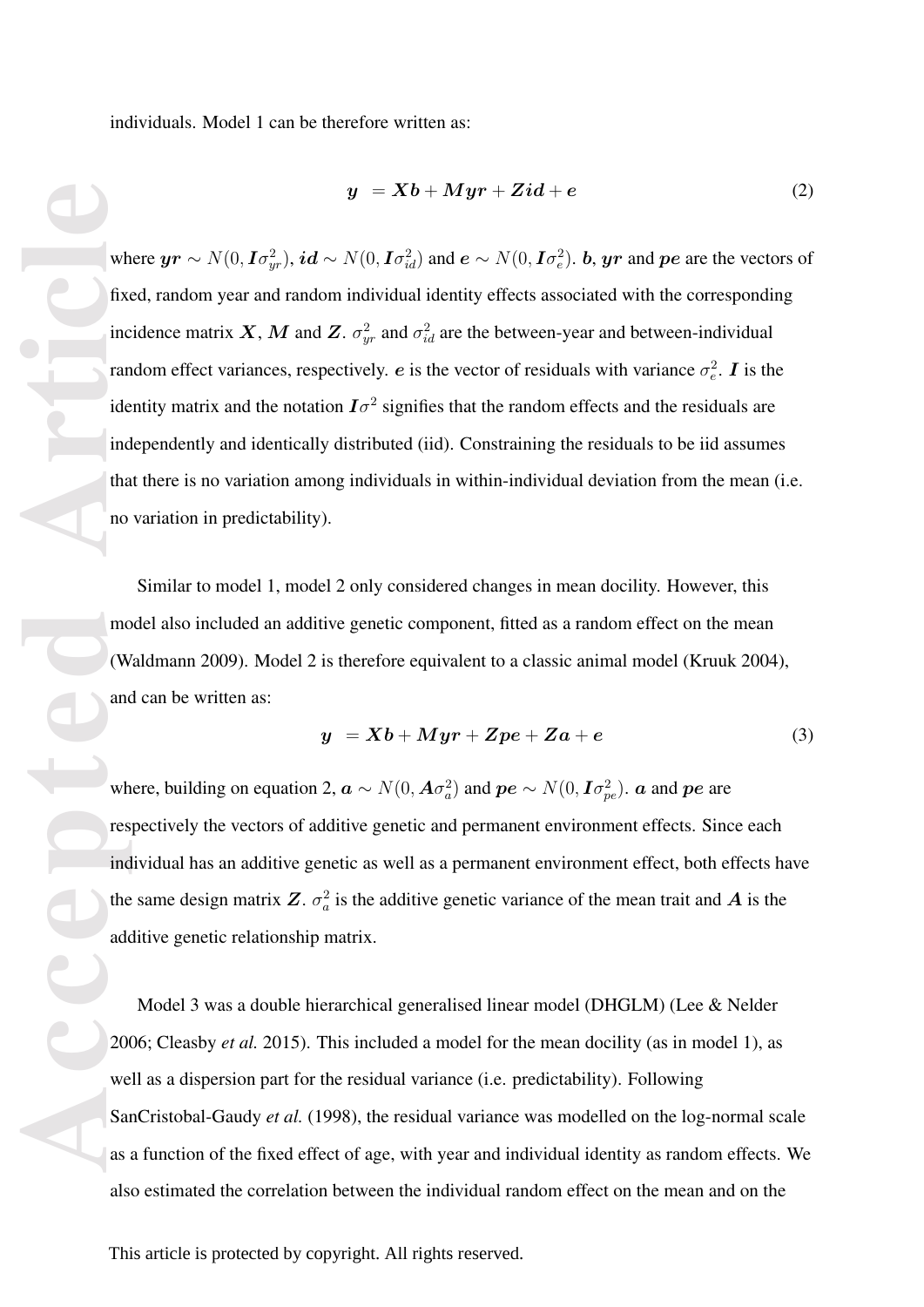predictability, using a multivariate Normal distribution. Model 3 can be written as:

$$
y = X_m b_m + Myr_m + Zid_m + e
$$
  

$$
\log(\sigma_e^2) = X_v b_v + Zid_v
$$
 (4)

**Accepted Article**<br> **Article**<br> **Article**<br> **Article**<br> **Article**<br> **Article**<br> **Article**<br> **Article**<br> **Article**<br> **Article**<br> **Article**<br> **Article**<br> **Article**<br> **Article**<br> **Article**<br> **Article**<br> **Article**<br> **Article**<br> **Article**<br> **A** where  $e \sim N(0, Diag[\sigma_e^2])$  $\begin{pmatrix} 2 \ 2 \end{pmatrix}\Big),$  $\sqrt{ }$  $\overline{\phantom{a}}$ *pe*<sup>m</sup> *pe*<sup>v</sup> 1 *<sup>∼</sup> <sup>N</sup>*  $\sqrt{ }$  $\overline{ }$ 0 0  $, \Sigma_{id} \otimes I$  $\setminus$ and<br>  $\Sigma_{pe} =$  $\sqrt{ }$  $\parallel$  $\sigma^2_{id_m}$  *σ*<sub>*id<sub>m</sub>*</sub>  $\sigma_{id_v,exp}$   $\rho_{id}$  $\sigma_{id_m}\sigma_{id_{v,exp}}\rho_{id} \qquad \sigma_{id_{v,exp}}^2$ 1  $\vert$ . The *<sup>m</sup>* and *<sup>v</sup>* subscripts indicate that the effect are fitted on the mean part and the dispersion part of the model, respectively. Building on equation 2, residuals are not assumed to be iid.  $\sigma_e^2$  $\frac{2}{e}$  is now a vector and  $Diag()$  is used to create a diagonal matrix.  $b_v$  and  $id_v$  are the vectors of fixed and random individual identity effects associated with the corresponding incidence matrix  $X_v$  and  $Z$ .  $\sigma_{id_{v,exp}}^2$  is the between-individual variance in predictability on the exponential scale. *ρid* is the correlation at the individual level between the variance of the mean trait and the variance of its predictability.

Finally, model 4 was a double hierarchical generalised linear animal model (DHGLAM), with a mean and a dispersion part as in model 3, but including an additive genetic component (as in model 2) fitted as a correlated random effect on both mean and predictability (Felleki *et al.* 2012). Starting from Equation 4, model 4 can therefore be written as:

$$
y = X_m b_m + Myr_m + Zpe_m + Za_m + e
$$
  

$$
\log(\sigma_e^2) = X_v b_v + Zpe_v + Za_v
$$
 (5)

where  $\sqrt{ }$  $\parallel$ *a*<sup>m</sup> *a*v 1 *<sup>∼</sup> <sup>N</sup>*  $\sqrt{ }$  $\left\lfloor \right\rfloor$ 0 0  $,\Sigma_a\otimes \boldsymbol{A}$  $\setminus$ and  $\Sigma_a =$  $\sqrt{ }$  $\vert$  $\sigma_{a_m}^2$  *σ*<sub>*am*</sub> *σ*<sub>*a<sub><i>m*</sub> *σ*<sub>*a<sub><i>v*</sub>,exp</sub> *ρ*<sub>*a*</sub></sub></sub>  $\sigma$ <sup>2</sup>*a*<sub>*v*</sub>,e*xp*</sub> *σ*<sup>2</sup><sub>*av*,e*xp*</sub> 1  $\vert \cdot a_v$  is the vector of additive genetic effects associated with the corresponding incidence matrix  $Z$ .  $\sigma_{a_{v,exp}}^2$  is the additive genetic variance of predictability on the exponential scale and  $\rho_a$  is the additive genetic correlation between the mean and predictability variances.

The estimated variance components ( $\sigma_{pe_{v,exp}}^2$  and  $\sigma_{a_{v,exp}}^2$ ) for the predictability of docility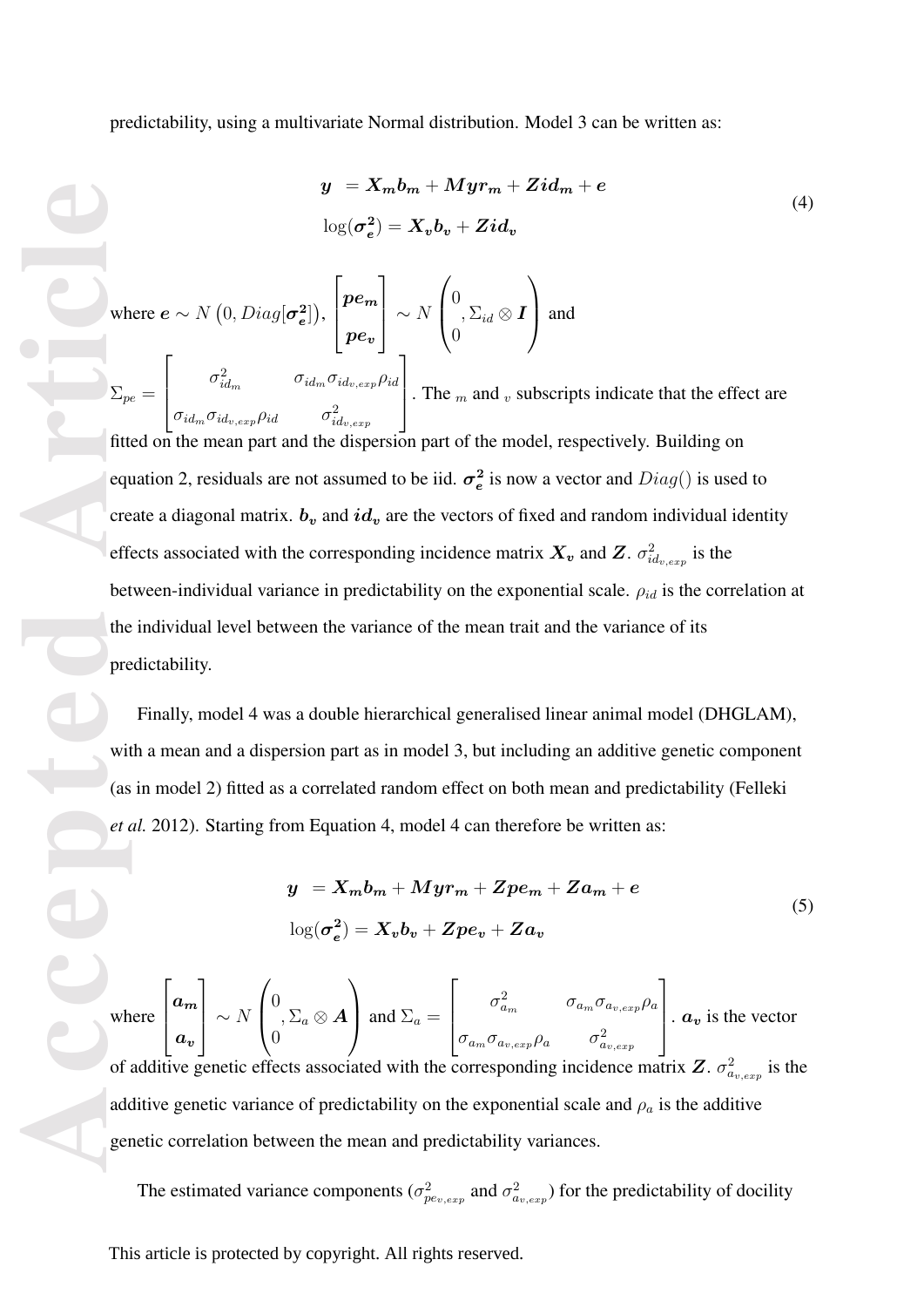were on the exponential scale (exp) and were converted to an additive scale ( $\sigma_{pev}^2$  and  $\sigma_{a_v}^2$ ) using the equations derived by Mulder *et al.* (2007) (see also Appendix S3 in Supporting Information). For each model, we estimated the phenotypic variance conditioned on the fixed effects ( $\sigma_P^2$ ) as the sum of the variance components and the residual variance ( $\sigma_e^2$ ). For models 3 and 4,  $\sigma_e^2$  was estimated as

 $\exp\left(b_{v_0} + \frac{b_{v_1}}{3} + \frac{b_{v_2}}{3}\right)$  $\left(\frac{\sigma_{yrv,exp}^2}{3}\right) * \exp\left(\frac{\sigma_{yrv,exp}^2}{2}\right)$  $\left(\frac{\sigma_{pev,exp}^2}{2}\right) * \exp\left(\frac{\sigma_{pev,exp}^2}{2}\right)$  $\left(\frac{\sigma_{av,exp}^2}{2}\right) * \exp\left(\frac{\sigma_{av,exp}^2}{2}\right)$  $\left(\frac{2}{2}\right)$  (Appendix S3; Felleki *et al.* 2012; Sae-Lim *et al.* 2015).

Repeatability (models 1 and 3) and permanent environment effect (models 2 and 4) for mean docility was estimated as  $\frac{\sigma_{idm}^2}{\sigma_P^2}$  and for predictability of docility  $(id_v^2)$  as  $\frac{\sigma_{id_v}^2}{2\sigma_P^4 + 3(\sigma_{id_v}^2 + \sigma_{d_v}^2)}$ . Similarly heritability of docility  $(h^2)$  and of predictability of docility  $(h_v^2)$  were estimated as  $\frac{\sigma_{a_m}^2}{\sigma_P^2}$  and  $\frac{\sigma_{a_v}^2}{2\sigma_P^4 + 3(\sigma_{pe_v}^2 + \sigma_{a_v}^2)}$ , respectively (appendix S3; Mulder *et al.* 2007). We also estimated the genetic coefficient of variation of the variance in predictability on the additive scale as  $GCV_v = \frac{\sigma_{av}}{\sigma^2}$  $\frac{\sigma_{av}}{\sigma_e^2}$  (Hill & Mulder 2010).

Inf<br>
efficial a<br>
exp<br>
et d<br>
me<br>
Sir<br>
me<br>
Sir<br>
die GC<br>
et d<br>
(St<br>
Wa<br>
0.0<br>
U(<br>
uni<br>
wit<br>
U(<br>
and<br>
figh con<br>
figh con<br>
figh con<br>
figh con<br>
figh con<br>
figh con<br>
figh con<br>
figh con<br>
figh con<br>
figh con<br>
figh con<br>
figh con<br>
figh The four models were fitted in a Bayesian framework using OpenBUGS 3.2.1 (Thomas *et al.* 2006), run from R (R Development Core Team 2014) via the package R2OpenBUGS (Sturtz *et al.* 2005). Quantitative genetic effects were implemented in BUGS following Waldmann (2009) and Gorjanc (2010). We used Normal priors with mean 0 and precision 0.001 for the fixed effects in both the mean and dispersion part. *σ<sup>e</sup>* had a uniform prior *U*(0*,* 20).  $\sigma_{y r_m}$  and  $\sigma_{y r_v}$  had uniform priors *U*(0*,* 5). In models 1 and 2,  $\sigma_{ind_m}$  and  $\sigma_{pe_m}$  had a uniform prior  $U(0, 15)$ , while in models 3 and 4,  $\Sigma_{ind}$  and  $\Sigma_{pe}$  had an inverse Wishart prior with 3 degrees of freedom and scale matrix  $\sqrt{ }$  $\overline{\phantom{a}}$ 1 0 0 1 1 . In model 2,  $\sigma_{a_m}$  had a uniform prior  $U(0, 15)$ , while for  $\Sigma_a$  in model 4, we used an inverse Wishart prior with 3 degrees of freedom and scale matrix  $\sqrt{ }$  $\overline{\phantom{a}}$ 1 0 0 1 1  $\theta_1$  and  $\theta_5$  were fixed to 0 and 15 respectively to allow identification of the parameters and facilitate convergence. Changing their values provided qualitatively similar results. The OpenBUGS code for model 4 is provided in the Supplementary material (Appendix S2). Markov Chain Monte Carlo (MCMC) algorithms were iterated until convergence to the joint posterior distribution. 10 chains starting at different initial values were run in parallel. Convergence was first assessed by visually inspecting the trace plots,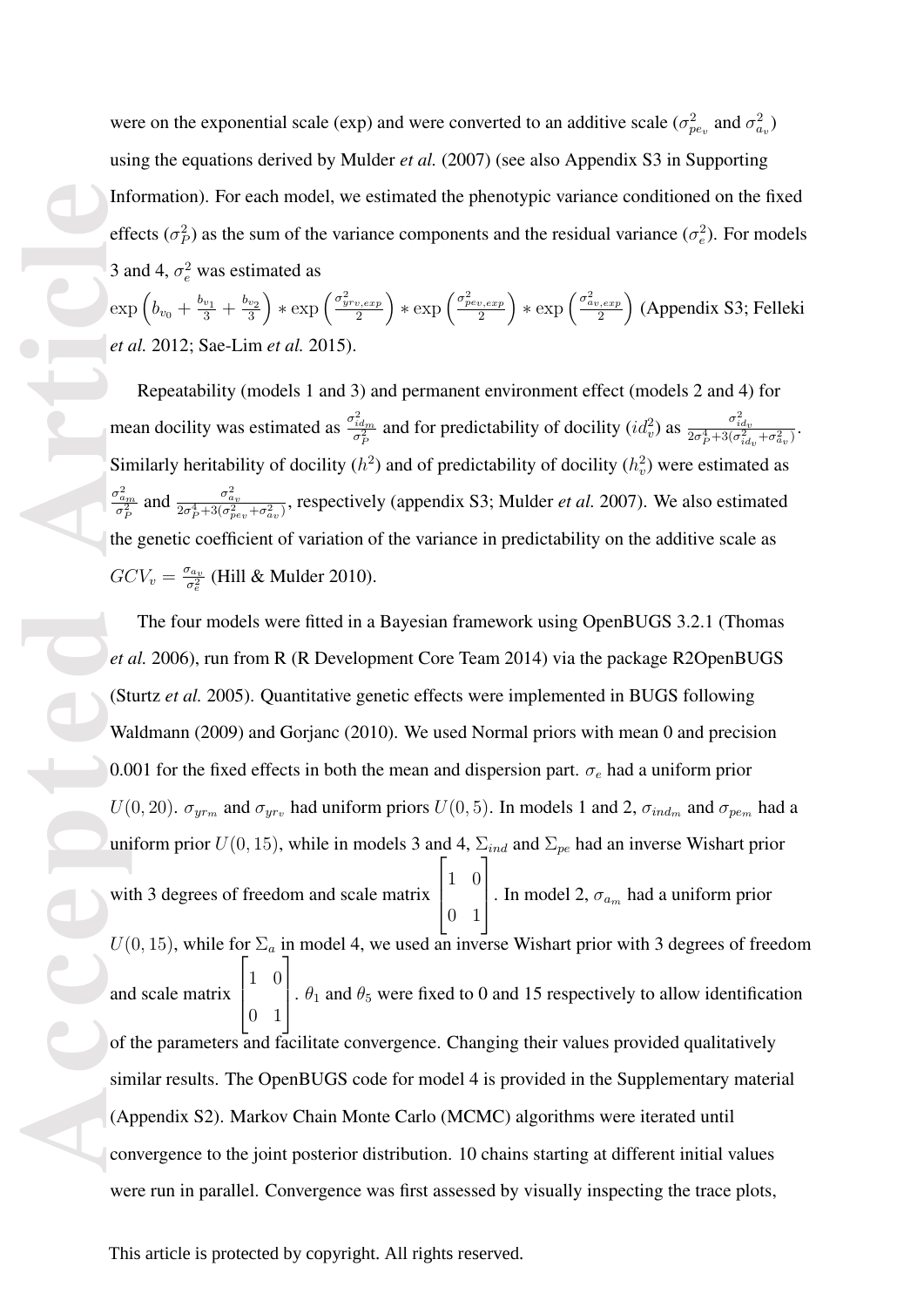which were also used to identify an appropriate number of burn-in iterations. Each chain ran for 100,000 iterations including 40,000 burn-in iterations. We then checked that the Monte Carlo error was less than 1-5% of the posterior standard deviation, and that the Brooks-Gelman-Rubin (BGR) diagnostic converged to 1 *±* 0.2 (Gilks *et al.* 1995). These convergence checks were carried out using the package coda (Plummer *et al.* 2006) in R. The mode and 95% Highest Posterior Density Intervals (HPDI) were used to summarise the posterior distributions of the model parameters. Results are reported using the combined 600,000 iterations from the 10 unthinned chains following (Link & Eaton 2012; Kruschke 2014). Estimates were reported on the probit scale.

#### **RESULTS**

**Accepted Article** We found that parameter estimates for both fixed and random effects were highly consistent across all models (Fig. 2, Table S2), validating the approach used. Between-individual variance  $(\sigma_{ind}^2)$  for the mean was consistent across models 1 and 3. The permanent environment ( $\sigma_{pe}^2$ ) and additive genetic ( $\sigma_a^2$ ) variances were consistent across models 2 and 4 (Fig. 2, Table S2). In models 2 and 4, the sum of the additive genetic  $(\sigma_a^2)$  and permanent environment ( $\sigma_{pe}^2$ ) variances were consistent with the estimates of  $\sigma_{ind}^2$  in models 1 and 3, indicating that the models were behaving adequately (Table S2). As for the mean part of the model, the sum of the additive genetic ( $\sigma_{av}^2$ ) and permanent environment ( $\sigma_{pev}^2$ ) variances in the dispersion part of model 4 were consistent with the estimates of  $\sigma_{ind_v}^2$  in model 3 (Table S2).

Results for fixed effects in model 1 and 2 were consistent both in direction and significance with previously published studies (Petelle *et al.* 2013; 2015). Trial number and age had a significant effect on the mean part of all models (meaning that the 95% HDPI of the associated coefficients did not include zero). Age was also significant in the dispersion part of both model 3 and 4 (Fig. 2, Table S2). However, time of the day had no significant effect when also modelling the dispersion of docility (models 3 and 4, Fig. 2, Table S2). Moreover, day of the year had a significant effect only in models 3 and 4 (Fig. 2, Table S2), when the variation in predictability was fitted in the model. In both cases, the differences in significance did not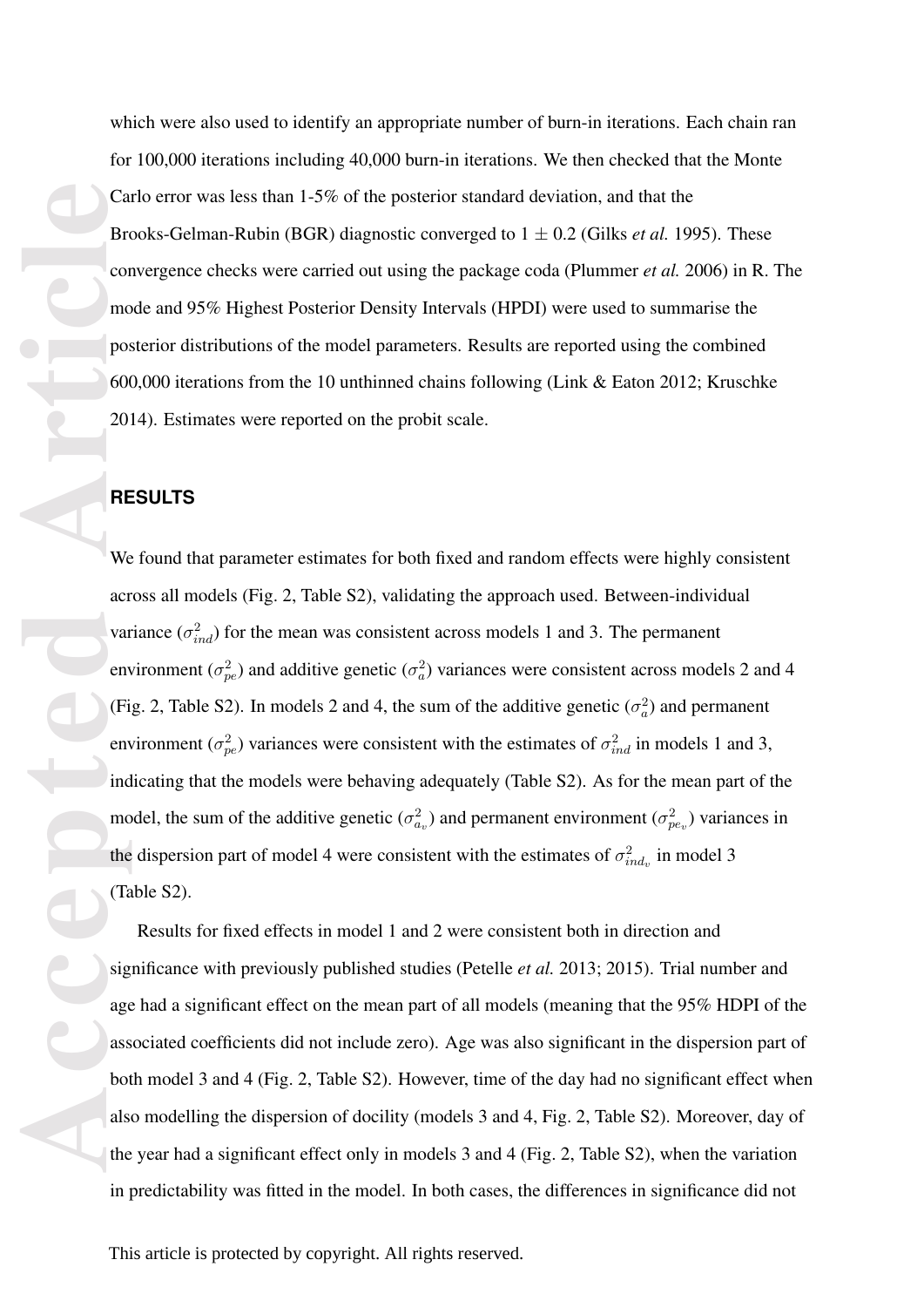result from a change in size of the credible intervals but from a change in the mean estimates. Despite such differences, the relative coefficient estimates in both model 3 and 4 are within the credible intervals obtained from models 1 and 2 (Fig. 2, Table S2).

As previously reported (Petelle *et al.* 2015), we found non-zero repeatability  $(r^2)$ , permanent environment ( $pe<sup>2</sup>$ ) and heritability ( $h<sup>2</sup>$ ) of docility (Table 1). More importantly, we found non-zero repeatability, permanent environment and additive genetic variance in the predictability (i.e. within-individual variance) of docility (Fig. 2, Table 1). The correlation between the mean and the within-individual variance was negative at both phenotypic (*Corind* model 3) and permanent environment level (*Corpe* model 4), but the associated credible intervals slightly overlapped zero (Fig. 2, Table 1). Even if these two estimates were therefore not significantly different from zero, it should be noted that 96% of their posterior distributions was negative. This suggests that *corind* and *corpe* are negative and a larger sample size would decrease the size of the credible interval. The genetic correlation between the variance of the mean trait and the variance of predictability was not significant and was estimated as zero (Fig. 2, Table 1)

The random effect of year was negligible in the dispersion part of the models (Fig. 2, Table S2). We then refitted the models 3 and 4 without this random effect in the dispersion part of the model and found both qualitatively and quantitatively similar results.

#### **DISCUSSION**

**Accepted Article** The long-term data available for the RMBL yellow-bellied marmot population provides a unique opportunity to advance our understanding of between-individual differences in predictability (or within-individual variance). We obtained three major results with strong implications for our understanding of behavioural evolution. First, contrary to the assumptions of most behavioural studies, we found that predictability was not homogeneous across individuals and therefore standard analytical approaches may introduce substantial bias in estimates of the mean trait. Second, we showed a significant additive genetic variance in the predictability of docility. Third, we found a negative correlation between mean docility and its predictability at the phenotypic level. This analysis is, to our knowledge, one of the first to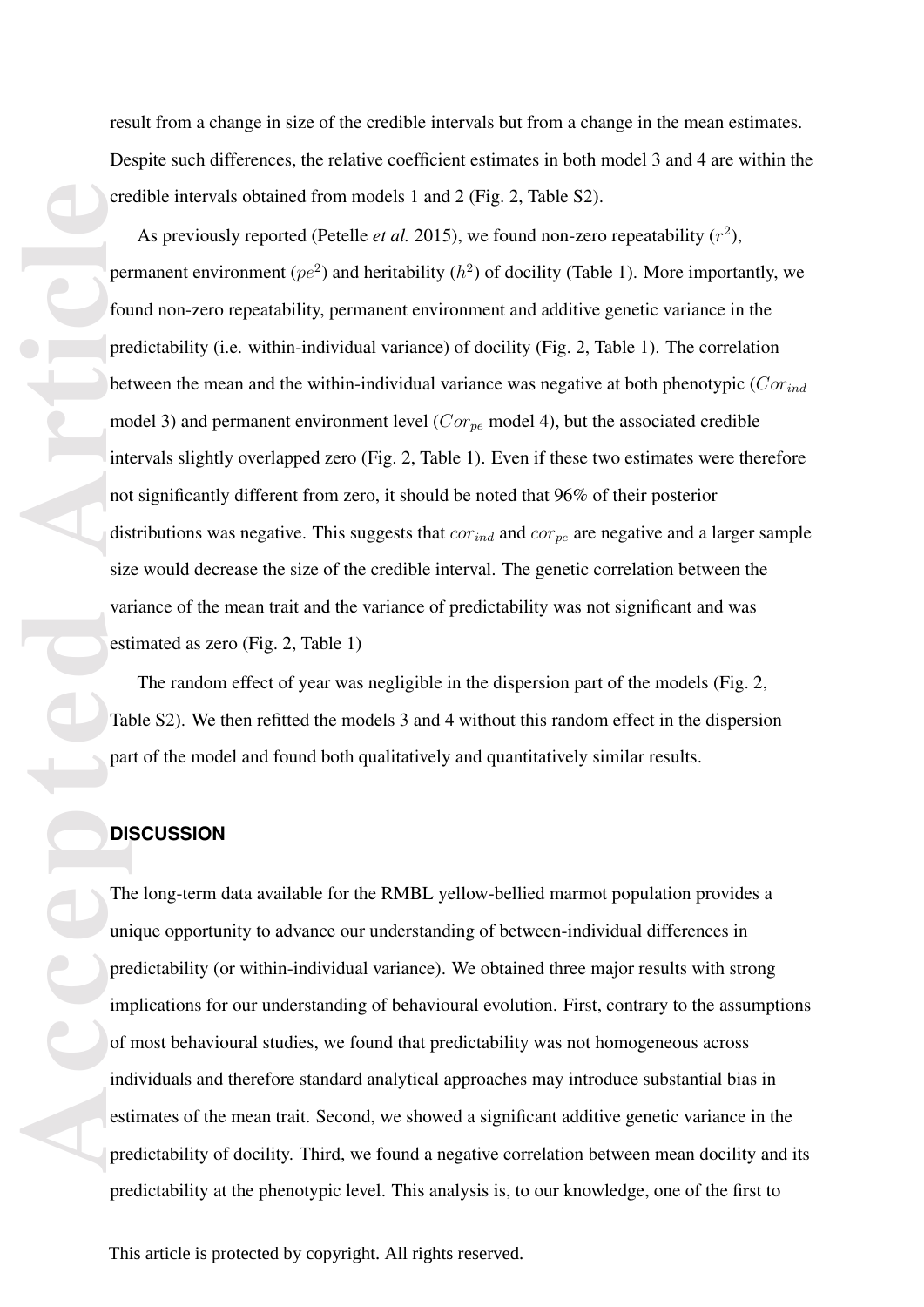estimate the genetic basis of both the mean of a trait and its predictability in a wild population for any trait.

Our results are quantitatively similar to previous estimates of heritability for the predictability of life-history traits,  $h_v^2$ , and their coefficient of genetic variation  $CV_{a_v}$  obtained for captive animals (Hill & Mulder 2010) and wild great tits (Mulder *et al.* 2016). The estimate of  $h_v^2$  was low, partly because the predictability of docility can be affected by multiple environmental factors that reduce heritability (Houle 1992; Westneat *et al.* 2014). Nonetheless, its coefficient of genetic variation, *GCVv*, was high (35.5%), which indicates a high potential for genetic change in response to selection (Mulder *et al.* 2007; Hill & Mulder 2010).

**Prediction of Article**<br> **Accepted**<br> **Accepted**<br> **Accepted**<br> **Accepted**<br> **Article**<br> **Article**<br> **Article**<br> **Article**<br> **Article**<br> **Article**<br> **Article**<br> **Article**<br> **Article**<br> **Article**<br> **Article**<br> **Article**<br> **Article**<br> **Artic** The effects of the predictability of a trait on an individual's fitness (e.g. survival or reproduction) are relatively unknown (but see Mulder *et al.* 2016; 2015). The predictability of docility could be under selection and evolve. Different selection pressures could operate on the predictability of docility. For example, the diversity in predator species may favour individuals with higher variation in their behavioural responses. In addition, despite the absence of genetic correlation between docility and its predictability, predictability of docility will be under selection in the case of directional (truncation) selection on mean docility. Directional selection will not only select for the mean of the trait but it will also select for increased trait variation (Mulder *et al.* 2007). Individuals with lower predictability (i.e. a higher within-individual variance) have a higher probability of expressing a trait value above the selection threshold and hence be selected (Mulder *et al.* 2007). In the marmots, selection for less docile individuals would therefore also indirectly select for lower predictability. Thus, the existence of genetic variation in predictability, despite the absence of genetic correlation with the mean, could render selection on docility less effective. The evolutionary implications of an additive genetic basis for the predictability of a trait under multivariate selection on both mean traits and their predictability are not yet fully understood (Mulder *et al.* 2015). Correlations between the predictability of a trait and the mean level of another trait is expected to lead to a non-linear relationship between the two traits (Mulder *et al.* 2015). However, the impact of direct selection has on the predictability of a trait, or the consequences of a genetic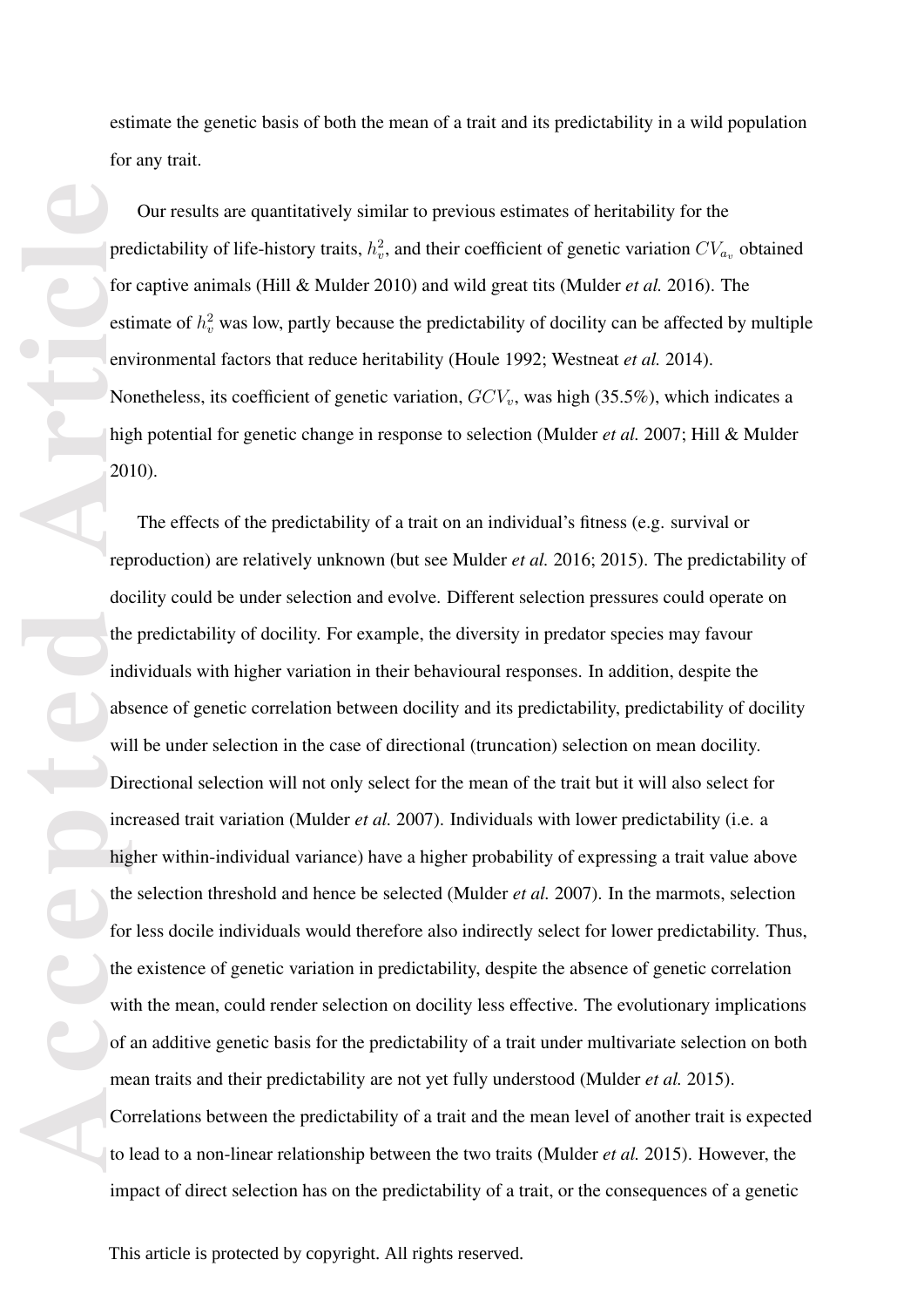correlation between the predictability of two different traits has on the evolution of mean traits, have not been investigated. As indicated by Westneat *et al.* (2014), this represents a promising area of future research.

produced accepted accepted accepted accepted accepted accepted accepted accepted accepted accepted accepted accepted accepted accepted accepted accepted accepted accepted accepted accepted accepted accepted accepted accept The mechanisms underlying variance in predictability are not clear and might include phenotype switching, polyphenisms, diversification bet-hedging and multidimensional reaction norms (Westneat *et al.* 2014). In addition to the evolutionary importance of the genetic basis of predictability in docility, we need to understand the ecological implications of the variation in predictability of docility. Optimal strategies to react to risky situations might not be only a matter of mean behaviour but also of the predictability of that behaviour. The negative phenotypic correlation between the mean docility and its predictability indicates that less docile marmots are also less predictable (i.e. lower mean docility with higher within-individual variance in docility). If docility measured in the trap reflects the anti-predatory response in the wild, then, following the pace of life syndrome hypothesis (Réale *et al.* 2010), these results could suggest that individuals that are more aggressive, explore more and thus are exposed more often to predators have a higher variance in their behavioural response. Higher variability in anti-predatory behaviours for individuals exposed more often to predators could decrease predation rate and thus be an adaptive strategy. On the other hand, higher variability in anti-predatory behaviours could be maladaptive because falling under a threshold of anti-predatory behaviour in the presence of a predator might be deadly.

Our results showed highly consistent estimates for the random effects on mean docility across all models, whether we included heterogeneity in individual residual variance (models 3 and 4) or not (1 and 2). This suggests that ignoring the variation in predictability does not strongly bias our conclusions on the variance components of the mean docility. However, for fixed covariates, the effects of trial number and age were consistent across all models but the effects of day of the year and time of the day changed significantly between models with and without variation in predictability. Ignoring the variability in predictability (model 1 and 2) would lead to conclude that marmots are less docile in the afternoon and not affected by seasons (day of the year). However, models 3 and 4 indicated that marmots were not affected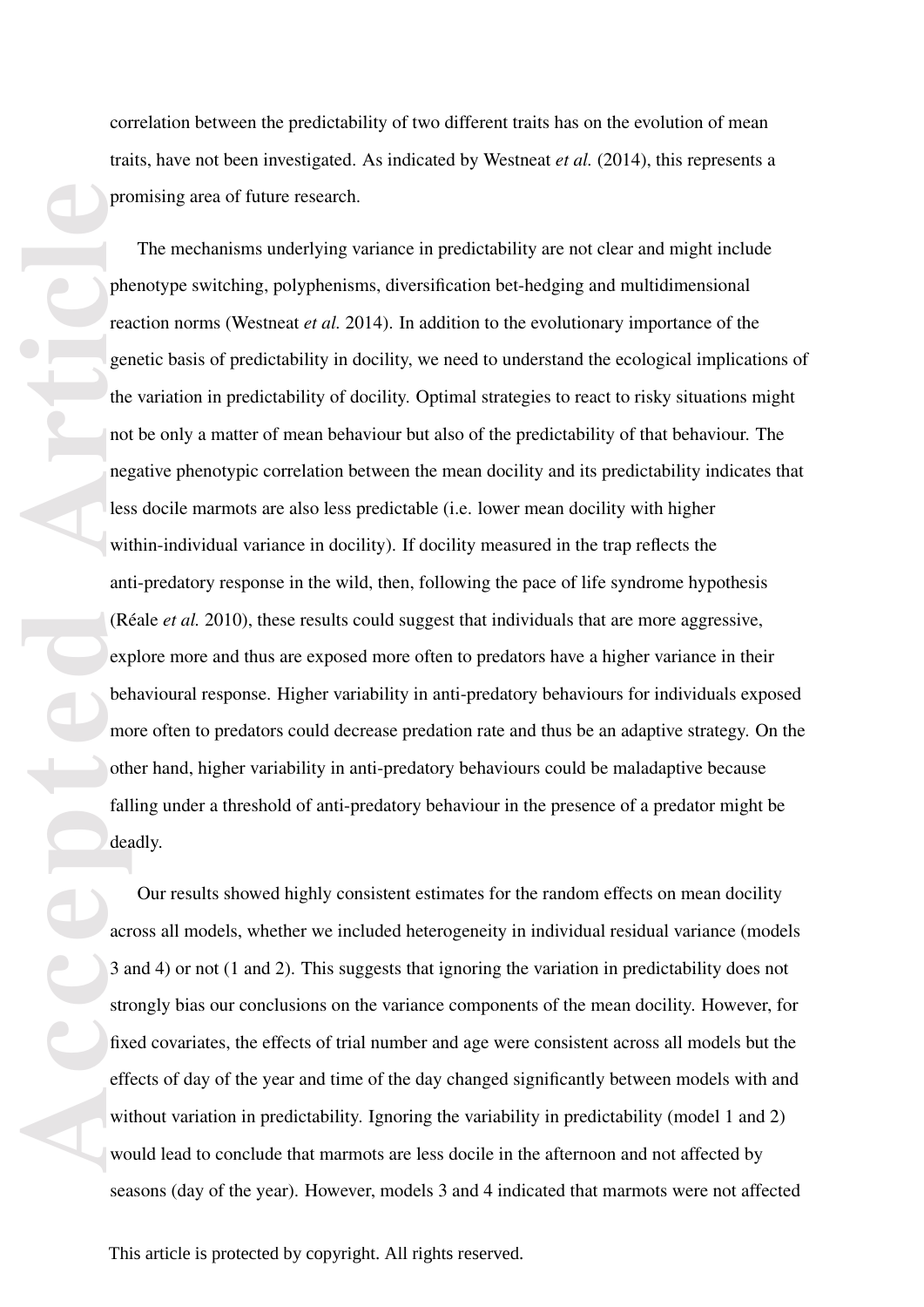by time of the day and became more docile over the summer. Those differences could have important implications. For example, in order to handle animals when they are the most docile, the sampling protocol to do so would differ widely depending on the model used. The differences between the models for the effects of time of the day and time of the year might result from more variable individuals being sampled more often in the morning and later in the season. Overall, this result highlights that ignoring between-individual variation in predictability can bias the results obtained on the mean trait. Moreover, given the overlap in the credible intervals of these parameters across all models, it illustrates that any inference based only on a significance threshold may lead to miss important biological insights.

**Accepted Article** In this study, we introduced a framework to obtain robust estimates of the predictability of a trait that are comparable across populations, traits and studies (Appendix S3). Cleasby *et al.* (2015) proposed to estimate the coefficient of variation of predictability on the exponential scale. However, their approach only allows fitting individual identity as the sole random effect in the dispersion part of the model and was thus not appropriate in our situation. Based on work by Mulder *et al.* (2007) and Sae-Lim *et al.* (2015), we presented the equations to estimate repeatability  $r_v^2$  and heritability  $h_v^2$  of the predictability of a trait when multiple random effects are fitted in the dispersion part of the model. These equations assume that the genetic  $(r_a)$  and permanent environment  $(r_{pe})$  correlations between the variance of the mean and of the predictability are 0 (Mulder *et al.* 2007). Even if the consequences of this simplifying assumption seem negligible (Mulder *et al.* 2007; Sae-Lim *et al.* 2015),  $h_v^2$  should be used only as a first approximation in standard prediction evolutionary models (e.g. the breeder's equation) when the genetic correlation differs from 0 (see Mulder *et al.* (2007) for the complete equations).

This is one of the first studies to have estimated the genetic variance and covariance between a trait and its predictability (i.e. within-individual variance) in a wild-living animal population. We illustrate that heritability and other variance ratios can be estimated using double hierarchical animal models and argue that these should be preferred over other techniques to compare populations, species and studies (Réale & Dingemanse 2009; Stamps *et al.* 2012; Cleasby *et al.* 2015).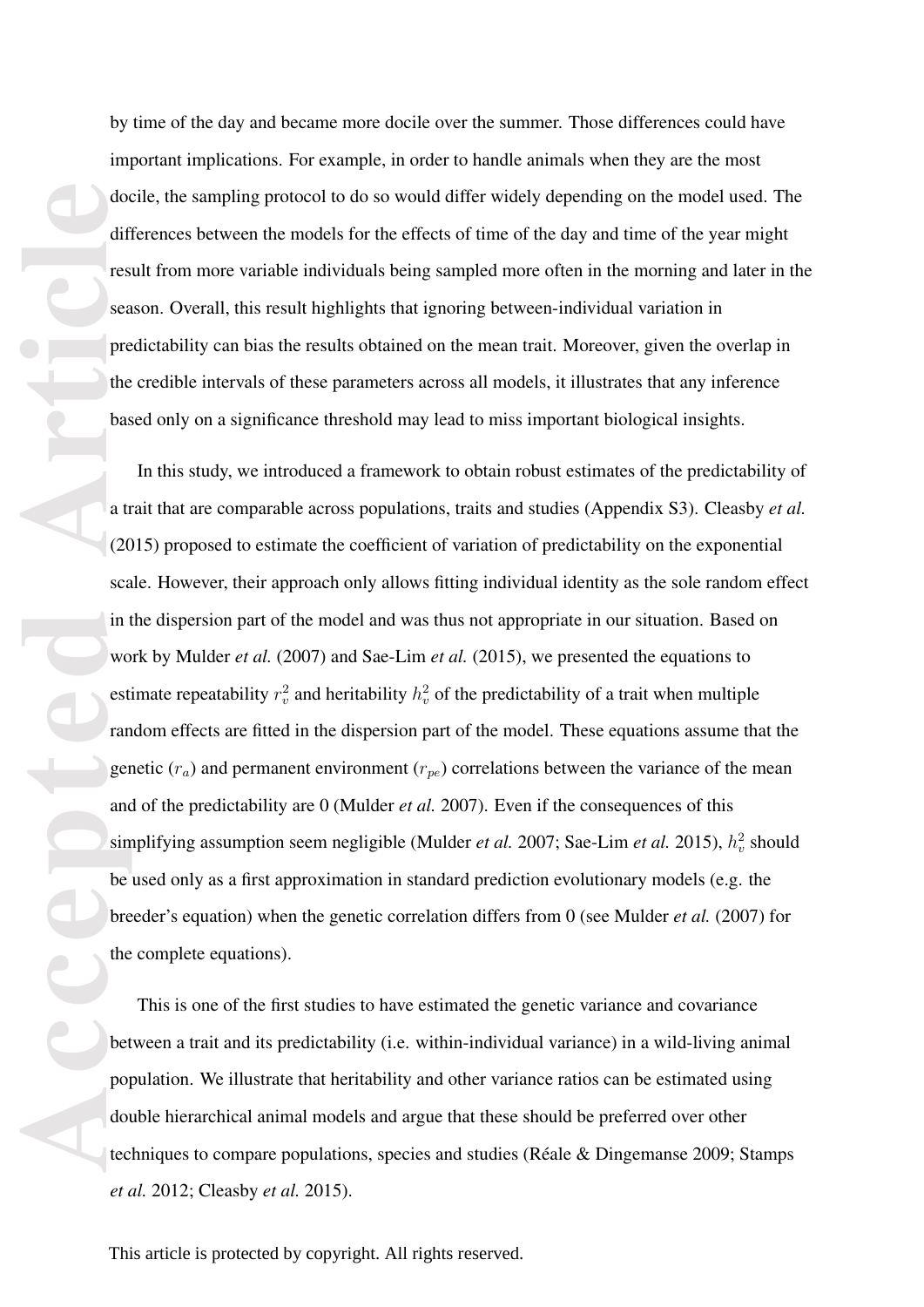#### **REFERENCES**

- Armitage, K.B. 2014. *Marmot biology. Sociality, Individual Fitness, and Population Dynamics*. Cambridge University Press, Cambridge ; New York. URL http://www.amazon.co.uk/ Marmot-Biology-Sociality-Individual-Population/dp/1107053943http: //assets.cambridge.org/97811070/53946/cover/9781107053946.jpg.
- Blumstein, D.D., Lea, A.A., Olson, L.L. & Martin, J.G.A.J. 2010. Heritability of anti-predatory traits: vigilance and locomotor performance in marmots. *J. Evol. Biol.* 23: 879–887. doi:10.1111/j.1420-9101.2010.01967.x.
- Blumstein, D.T., Wey, T.W. & Tang, K. 2009. A test of the social cohesion hypothesis: interactive female marmots remain at home. *Proc. Roy. Soc. B* 276: 3007–3012. doi:10.1098/rspb.2009.0703. URL http:

//rspb.royalsocietypublishing.org/cgi/doi/10.1098/rspb.2009.0703.

- Byers, B.E. & Kroodsma, D.E. 2009. Female mate choice and songbird song repertoires. *Anim. Behav.* 77: 13–22. doi:10.1016/j.anbehav.2008.10.003.
- Cleasby, I.R., Nakagawa, S. & Schielzeth, H. 2015. Quantifying the predictability of behaviour: Statistical approaches for the study of between-individual variation in the within-individual variance. *Methods Ecol. Evol.* 6: 27–37. doi:10.1111/2041-210X.12281. URL

http://onlinelibrary.wiley.com/doi/10.1111/2041-210X.12281/abstract.

Dingemanse, N.J. & Dochtermann, N.A. 2013. Quantifying individual variation in behaviour: Mixed-effect modelling approaches. *J. Anim. Ecol.* 82: 39–54. doi:10.1111/1365-2656.12013. URL http://onlinelibrary.wiley.com/doi/10.1111/1365-2656.12013/abstract.

**Accepted Article** Felleki, M., Lee, D., Lee, Y., Gilmour, A.R. & Rönnegård, L. 2012. Estimation of breeding values for mean and dispersion, their variance and correlation using double hierarchical generalized linear models. *Genet. Res.* 94: 307–17. doi:10.1017/S0016672312000766. URL http://journals.cambridge.org/article{\\_}S0016672312000766http: //journals.cambridge.org/action/displayAbstract?fromPage= online{\&}aid=8827857{\&}fulltextType=RA{\&}fileId= S0016672312000766http://journals.cambridge.org/action/ displayFulltext?type=6{\&}fid=8827858{\&}jid=G.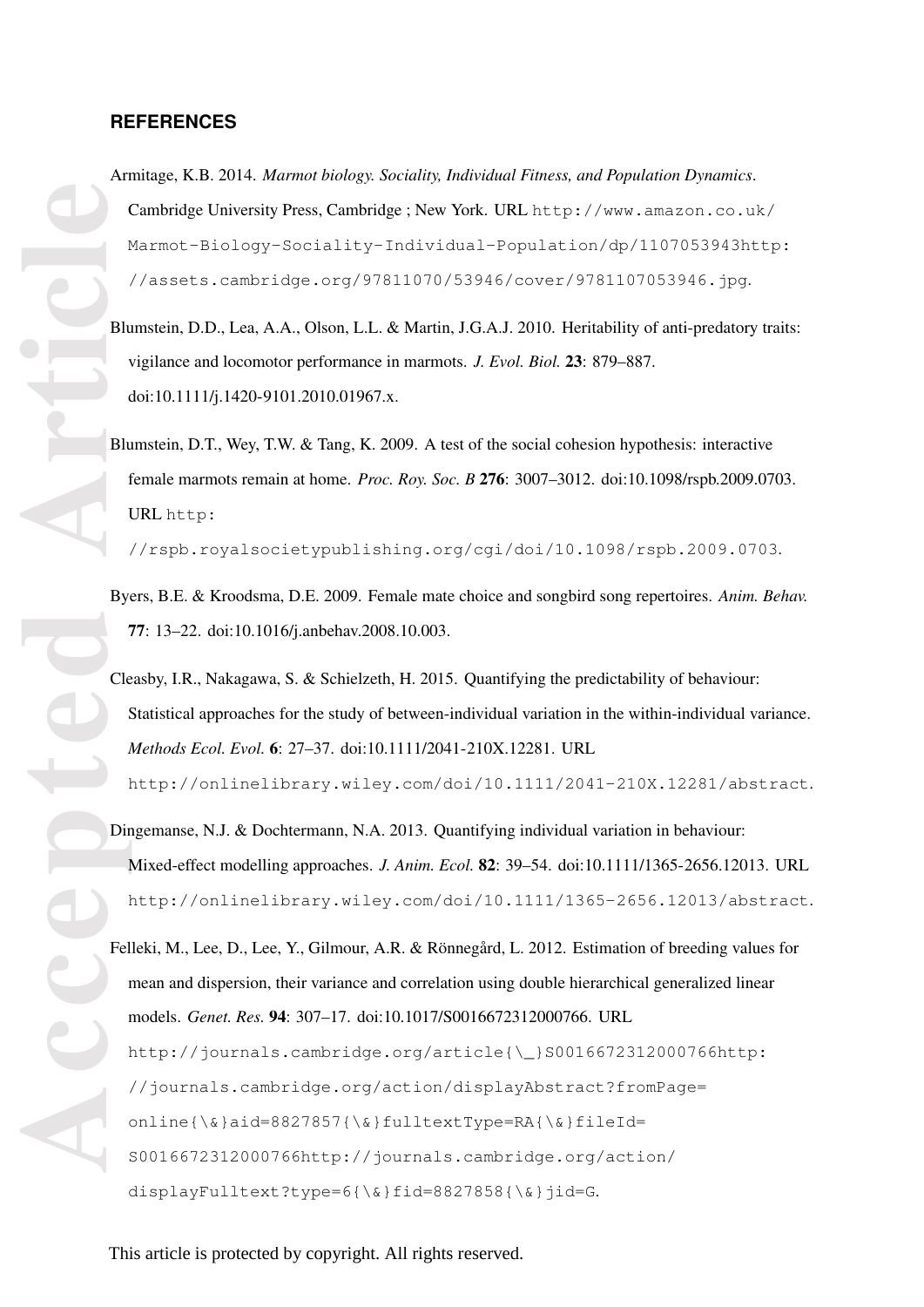- Foulley, J.L. & Jaffrézic, F. 2010. Modelling and estimating heterogeneous variances in threshold models for ordinal discrete data via Winbugs/Openbugs. *Computer Methods Programs Biomed.* 97: 19–27. doi:10.1016/j.cmpb.2009.05.004.
- Frase, B. & Hoffmann, R. 1980. Marmota flaviventris. *Mammal. Sp.* 135: 1–8. doi:10.1126/science.95.2469.427-b. URL http://scholar.google.com/scholar?hl=  $en{\&}btnG=Search{\&}q=intitle:Marmota+flaviventris{\&}1.$
- Gilks, W.R., Richardson, S. & Spiegelhalter, D. 1995. *Markov Chain Monte Carlo in Practice*. CRC Press, Boca Raton, Florida. URL

https://books.google.co.uk/books?id=TRXrMWY{\\_}i2IC.

- Gorjanc, G. 2010. Flexible Bayesian Inference of Animal Model Parameters using BUGS Program. In: *Proceedings of the 9th World Congress on Genetics Applied to Livestock Production*. Leipzig, Germany.
- Hill, W.G. & Mulder, H.A. 2010. Genetic analysis of environmental variation. *Genet. Res.* 92: 381–395. doi:10.1017/S0016672310000546. URL http://www.journals.cambridge.org/abstract{\\_}S0016672310000546.
- Houle, D. 1992. Comparing evolvability and variability of quantitative traits. *Genetics* 130: 195–204. doi:citeulike-article-id:10041224.
- **Accepted Articles Articles Articles Constructed Articles Constructed Articles Constructed Articles Constructed Property Constructed Property Constructed Property Constructed Property Constructed Property Const** Kalinowski, S.T., Taper, M.L. & Marshall, T.C. 2007. Revising how the computer program cervus accommodates genotyping error increases success in paternity assignment. *Mol. Ecol.* 16: 1099–1106. doi:10.1111/j.1365-294X.2007.03089.x. URL http://doi.wiley.com/10.1111/j.1365-294X.2007.03089.x.

- Kruschke, J. 2014. *Doing Bayesian Data Analysis: A Tutorial with R, JAGS, and Stan*. Academic Press. URL https://books.google.co.uk/books?id=FzvLAwAAQBAJ.
- Kruuk, L.E.B. 2004. Estimating genetic parameters in natural populations using the 'animal model'. *Phil. Trans. Roy. Soc. B* 359: 873–890. URL

http://rstb.royalsocietypublishing.org/content/359/1446/873. abstractN2-Estimatingthegeneticbasisofquantitativetraitscanbetrickyforwildpopu asenvironmentalvariationfrequentlyobscurestheunderlyingevolutio.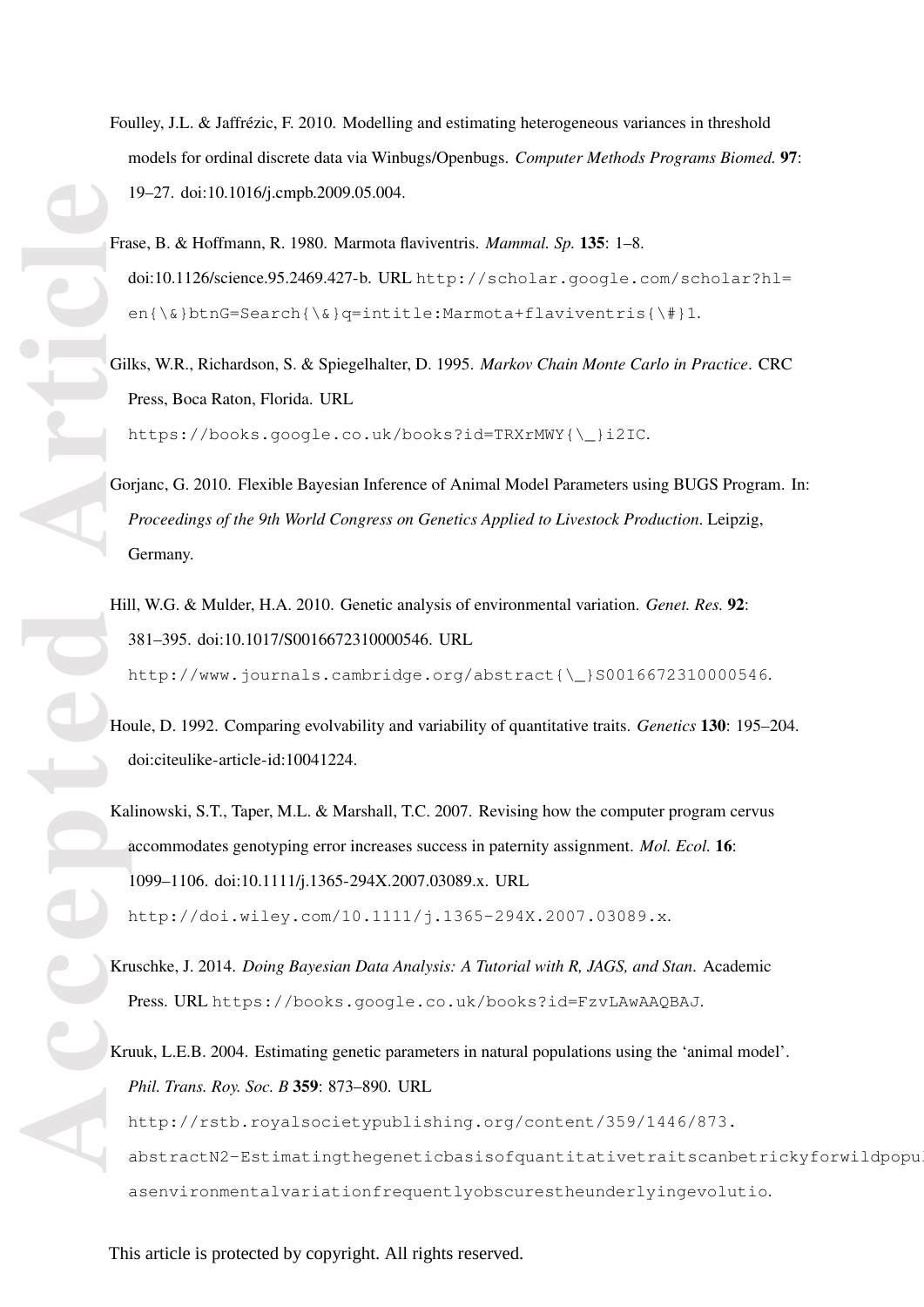Lee, Y. & Nelder, J.A. 2006. Double hierarchical generalized linear models - Discussion. *J. Roy. Stat. Soc. C* 55: 139–185. doi:10.1111/j.1467-9876.2006.00538.x. URL http://wrap.warwick.ac.uk/33848/http://onlinelibrary.wiley.com/doi/ 10.1111/j.1467-9876.2006.00538.x/abstract.

Link, W.A. & Eaton, M.J. 2012. On thinning of chains in MCMC. *Methods Ecol. Evol.* 3: 112–115. doi:10.1111/j.2041-210X.2011.00131.x. URL http://onlinelibrary.wiley.com/doi/ 10.1111/j.2041-210X.2011.00131.x/abstracthttp://onlinelibrary. wiley.com/doi/10.1111/j.2041-210X.2011.00131.x/fullhttp: //doi.wiley.com/10.1111/j.2041-210X.2011.00131.x.

Lynch, M. & Walsh, B. 1998. *Genetics and analysis of quantitative traits*. Sinauer, Sunderland.

Mulder, H.A., Bijma, P. & Hill, W.G. 2007. Prediction of breeding values and selection responses with genetic heterogeneity of environmental variance. *Genetics* 175: 1895–1910. doi:10.1534/genetics.106.063743. URL http://www.genetics.org/content/175/4/1895http:

//www.ncbi.nlm.nih.gov/pubmed/17277375.

Mulder, H.A., Gienapp, P. & Visser, M.E. 2016. Genetic variation in variability: Phenotypic variability of fledging weight and its evolution in a songbird population. *Evolution* 70: 2004–2016. doi:10.1111/evo.13008.

**Accepted Article** Mulder, H.A., Hill, W.G. & Knol, E.F. 2015. Heritable environmental variance causes nonlinear relationships between traits: Application to birth weight and stillbirth of pigs. *Genetics* 199: 1255–1269. doi:10.1534/genetics.114.173070. URL http://www.ncbi.nlm.nih.gov/pubmed/25631318http: //www.genetics.org/content/199/4/1255http: //www.genetics.org/cgi/doi/10.1534/genetics.114.173070.

- Nussey, D.H., Wilson, A.J. & Brommer, J.E. 2007. The evolutionary ecology of individual phenotypic plasticity in wild populations. *J. Evol. Biol.* 20: 831–844.
- Olson, L.E., Blumstein, D.T., Pollinger, J.R. & Wayne, R.K. 2012. No evidence of inbreeding avoidance despite demonstrated survival costs in a polygynous rodent. *Mol. Ecol.* 21: 562–71.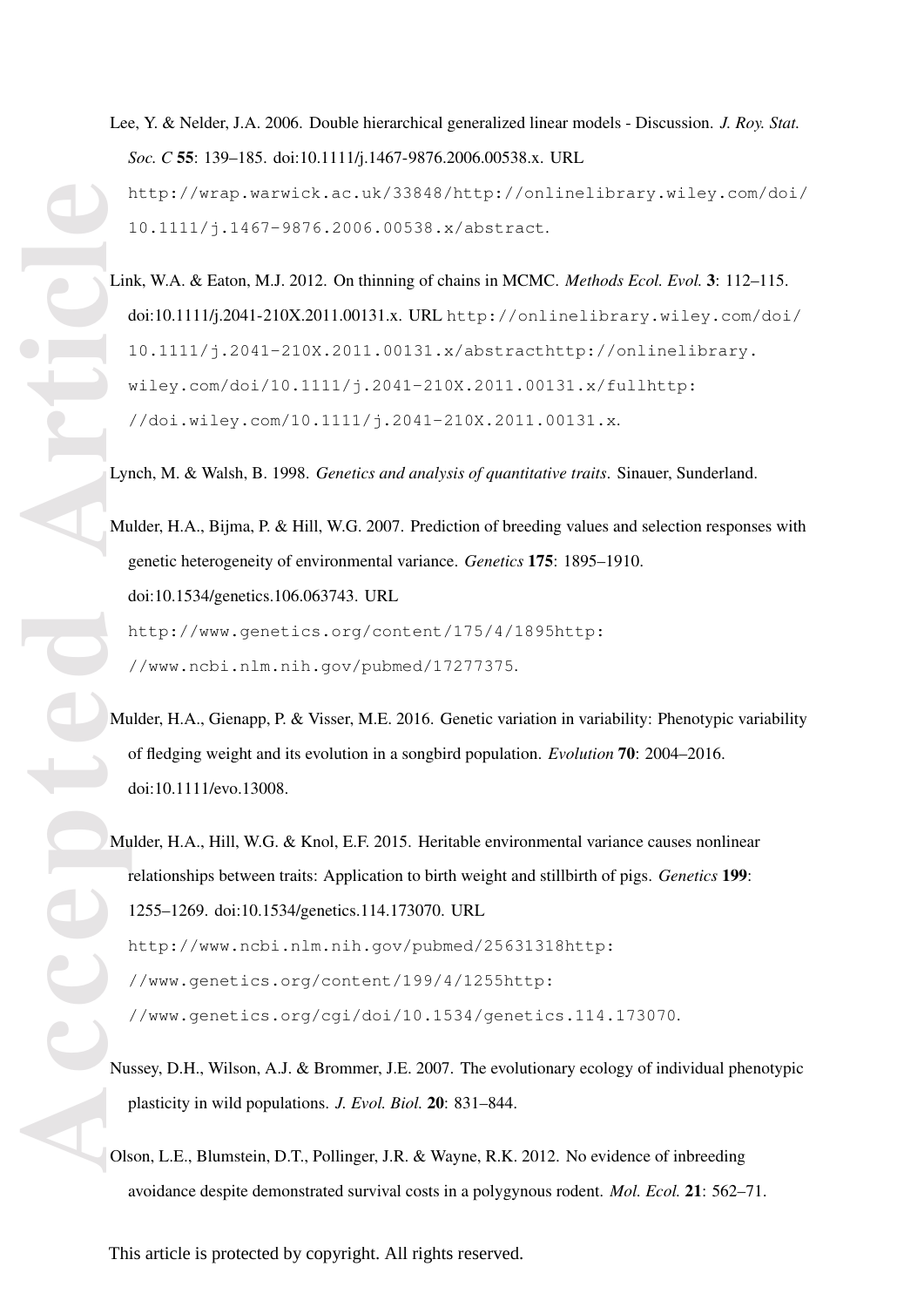doi:10.1111/j.1365-294X.2011.05389.x. URL

http://www.ncbi.nlm.nih.gov/pubmed/22145620.

- Petelle, M.B., Martin, J.G.A. & Blumstein, D.T. 2015. Heritability and genetic correlations of personality traits in a wild population of yellow-bellied marmots (Marmota flaviventris). *J. Evol. Biol.* 28: 1840–1848. URL http://www.ncbi.nlm.nih.gov/pubmed/26214760.
- Petelle, M.B., McCoy, D.E., Alejandro, V., Martin, J.G.a. & Blumstein, D.T. 2013. Development of boldness and docility in yellow-bellied marmots. *Anim. Behav.* 86: 1147–1154. doi:10.1016/j.anbehav.2013.09.016. URL http://dx.doi.org/10.1016/j.anbehav.2013.09.016.
- Pigliucci, M. 2005. Evolution of phenotypic plasticity: Where are we going now? *Trends Ecol. Evol.* 20: 481–486. doi:10.1016/j.tree.2005.06.001.
- Pinheiro, J.C. & Bates, D.M. 2000. *Mixed-Effects Models in S and S-PLUS*. Springer Verlag, New York.
- **Accepted Article** Plummer, M., Best, N., Cowles, K. & Vines, K. 2006. CODA: convergence diagnosis and output analysis for MCMC. *R News* 6: 7–11. doi:10.1159/000323281. URL http://cran.r-project.org/doc/Rnews/http: //cran.r-project.org/doc/Rnews/Rnews{\\_}2006-1.pdfhttp: //cran.r-project.org/doc/Rnews/Rnews{\\_}2006-1.pdf{\#}page=7.
	- R Development Core Team 2014. *R: A Language and Environment for Statistical Computing*. Vienna, Austria. URL http://www.r-project.org.
	- Ram, N. & Gerstorf, D. 2009. Time-Structured and Net Intraindividual Variability: Tools for Examining the Development of Dynamic Characteristics and Processes. *Psychology and aging* 24: 778–791. doi:10.1037/a0017915. URL

http://www.ncbi.nlm.nih.gov/pmc/articles/PMC2797709/.

Réale, D. & Dingemanse, N.J. 2009. Personality and individual social specialisation. In: *Social Behaviour: Genes, Ecology and Evolution* (T. Szekely, A.J. Moore & J. Komdeur, eds). Cambridge University Press, Cambridge, UK. URL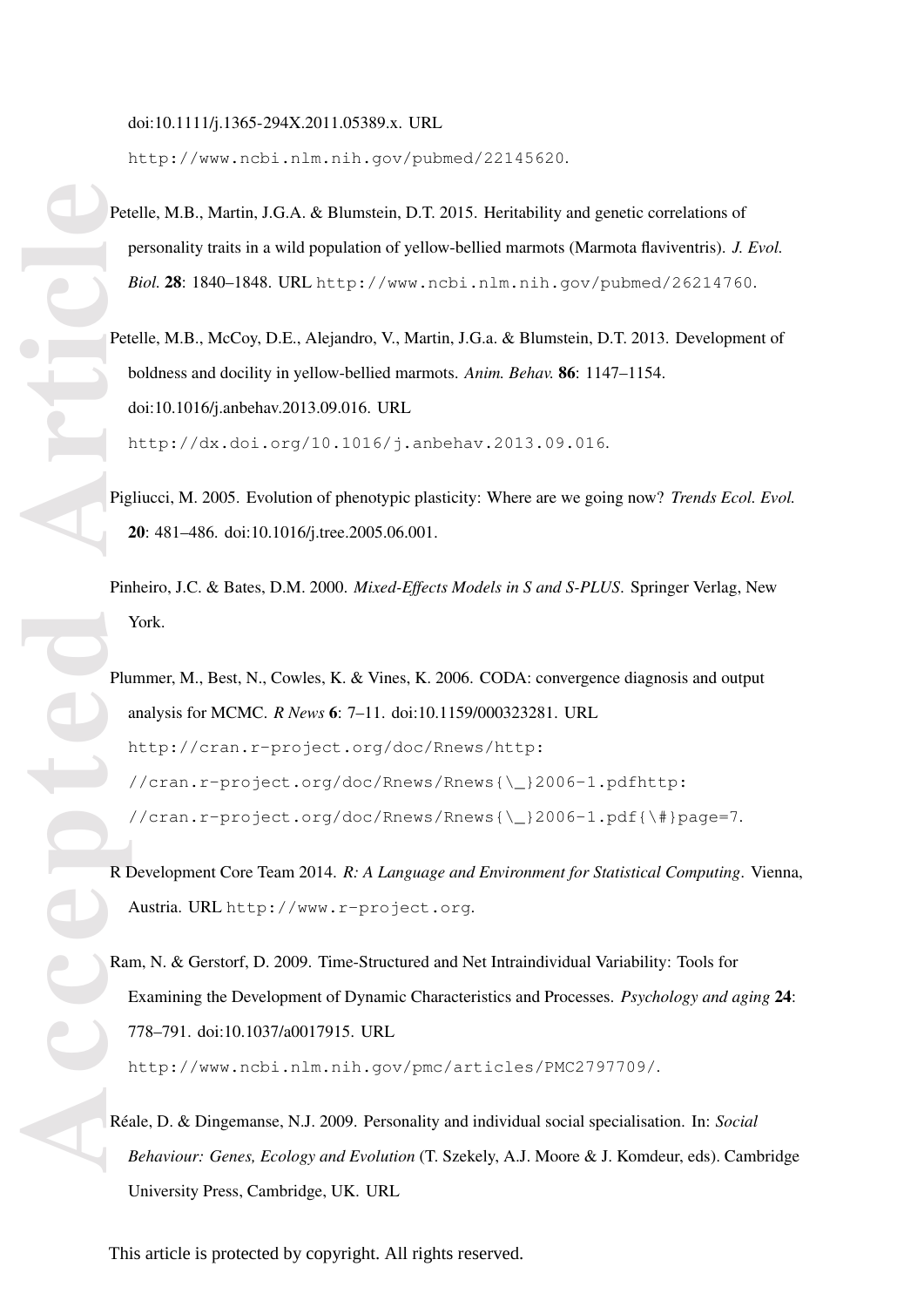http://www.cambridge.org/gb/academic/subjects/life-sciences/ animal-behaviour/social-behaviour-genes-ecology-and-evolution.

- Réale, D., Garant, D., Humphries, M.M., Bergeron, P., Careau, V. & Montiglio, P.O. 2010. Personality and the emergence of the pace-of-life syndrome concept at the population level. *Phil. Trans. Roy. Soc. B* 365: 4051–4063. doi:10.1098/rstb.2010.0208.
- Réale, D., Reader, S.M., Sol, D., McDougall, P.T. & Dingemanse, N.J. 2007. Integrating animal temperament within ecology and evolution. *Biol. Rev.* 82: 291–318.

Roff, D.A. 2002. *Life history evolution*. Sinauer Associates, Sunderland, Mass.

Rönnegård, L., Felleki, M., Fikse, F., Mulder, H.A. & Strandberg, E. 2010. Genetic heterogeneity of residual variance - estimation of variance components using double hierarchical generalized linear models. *Genet. Sel. Evol.* 42: 8. doi:10.1186/1297-9686-42-8. URL http://www.gsejournal.org/content/42/1/8/abstracthttp: //www.gsejournal.org/content/42/1/8.

Sae-Lim, P., Kause, A., Janhunen, M., Vehviläinen, H., Koskinen, H., Gjerde, B., Lillehammer, M. & Mulder, H.A. 2015. Genetic (co)variance of rainbow trout (Oncorhynchus mykiss) body weight and its uniformity across production environments. *Genet. Sel. Evol.* 47: 46. doi:10.1186/s12711-015-0122-8. URL

http://www.gsejournal.org/content/47/1/46.

Recepted Recepted Recepted Recepted Recepted Recepted Recepted Recepted Recepted Recepted Recepted Recepted Recepted Recepted Recepted Recepted Recepted Recepted Recepted Recepted Recepted Recepted Recepted Recepted Recept SanCristobal-Gaudy, M., Elsen, J.M., Bodin, L. & Chevalet, C. 1998. Prediction of the response to a selection for canalisation of a continuous trait in animal breeding. *Genet. Sel. Evol.* 30: 423–451. doi:10.1051/gse:19980502. URL http://www.ncbi.nlm.nih.gov/pmc/articles/PMC2707392/http: //dx.doi.org/10.1051/gse:19980502.

Stamps, J.A., Briffa, M. & Biro, P.A. 2012. Unpredictable animals: individual differences in intraindividual variability (IIV). *Anim. Behav.* 83: 1325–1334. doi:10.1016/j.anbehav.2012.02.017. URL

http://www.sciencedirect.com/science/article/pii/S0003347212000942.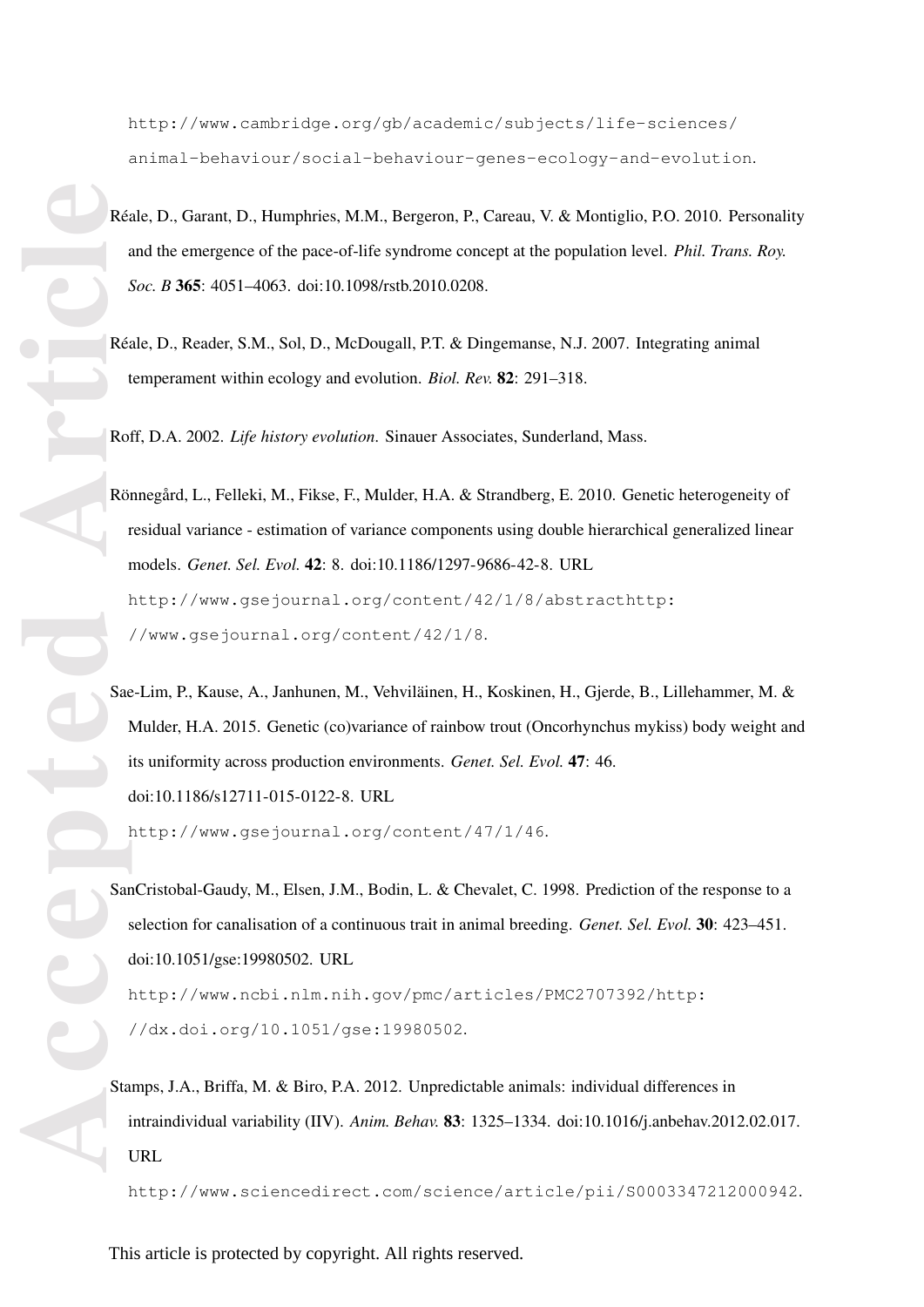Sturtz, S., Ligges, U. & Gelman, A. 2005. R2WinBUGS: a package for running WinBUGS from R. *J. Stat. Soft.* 12: 1–16. doi:10.1103/PhysRevLett.44.1404. URL http://www.jstatsoft.org.

Thomas, A., O'Hara, B., Ligges, U. & Sturtz, S. 2006. Making BUGS open. *R News* 6: 12–17.

- Waldmann, P. 2009. Easy and flexible Bayesian inference of quantitative genetic parameters. *Evolution* 63: 1640–1643. doi:10.1111/j.1558-5646.2009.00645.x.
- **Accepted Article** Westneat, D.F., Schofield, M. & Wright, J. 2013. Parental behavior exhibits among-individual variance, plasticity, and heterogeneous residual variance. *Behav. Ecol.* 24: 598–604. doi:10.1093/beheco/ars207. URL http:

//beheco.oxfordjournals.org/content/early/2012/12/06/beheco.ars207.

- Westneat, D.F., Wright, J. & Dingemanse, N.J. 2014. The biology hidden inside residual within-individual phenotypic variation. *Biol. Rev.* 90: 729–743. doi:10.1111/brv.12131.
- Wilson, A.J., Réale, D., Clements, M.N., Morrissey, M.M., Postma, E., Walling, C.A., Kruuk, L.E.B. & Nussey, D.H. 2009. An ecologist's guide to the animal model. *J. Anim. Ecol.* 79: 13–26. Published: Journal.

DIC

Acce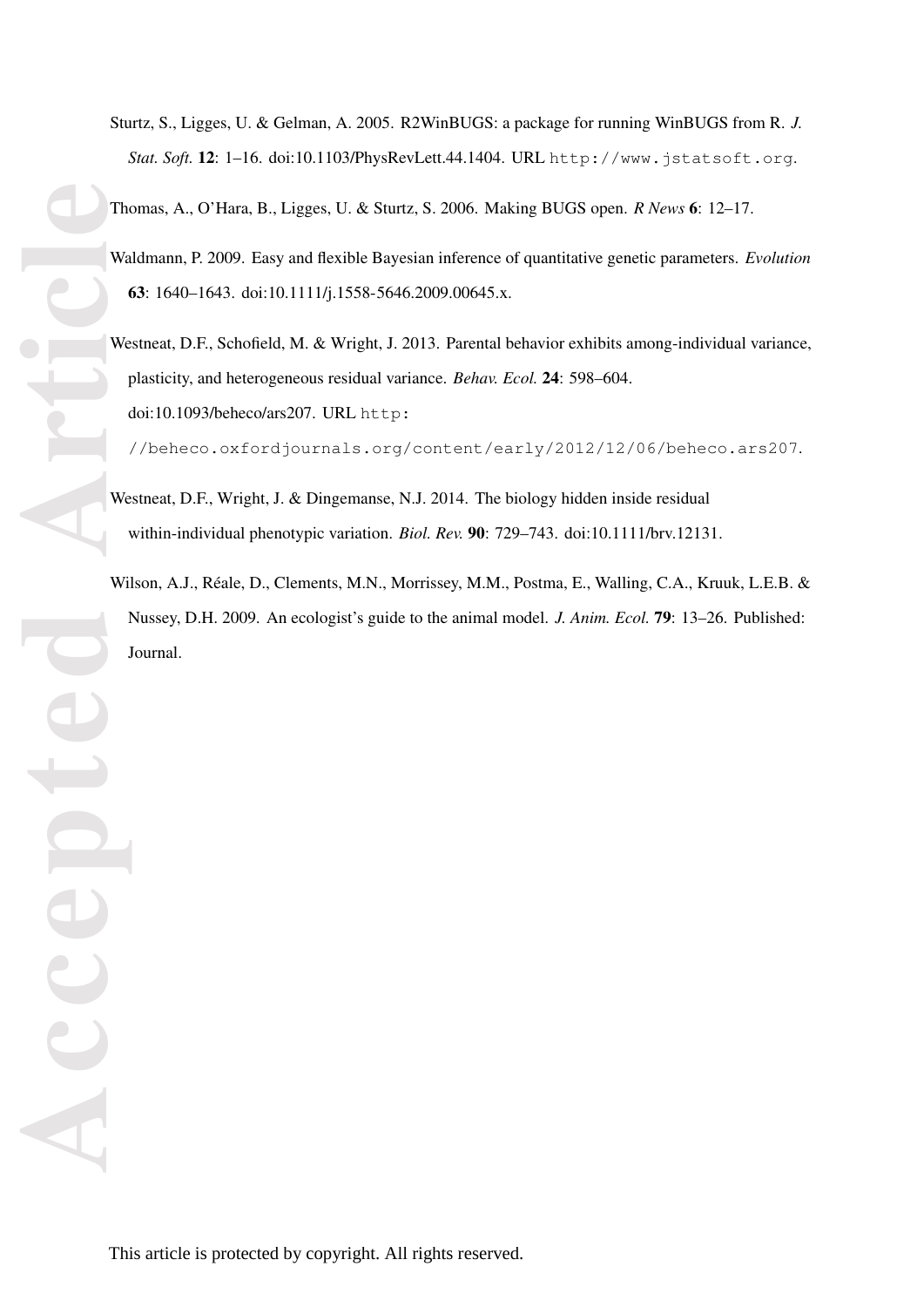**Table 1** Estimates of variance ratios of docility (with 95% highest posterior density intervals) for the four models differing in their random and residual structure (see table 1). The analysis used 11,389 observations from 1,576 individuals collected between 2002 and 2014.

|  |                                                                                              |                        |                         | T ESUMARS OF VALIANCE LANDS OF GOCHILY (WHIT 22 /C HIGHCSt POSICHOL GCHSILY MICHAEL) TOL                                          |                               |  |  |
|--|----------------------------------------------------------------------------------------------|------------------------|-------------------------|-----------------------------------------------------------------------------------------------------------------------------------|-------------------------------|--|--|
|  |                                                                                              |                        |                         |                                                                                                                                   |                               |  |  |
|  | the four models differing in their random and residual structure (see table 1). The analysis |                        |                         |                                                                                                                                   |                               |  |  |
|  | used 11,389 observations from 1,576 individuals collected between 2002 and 2014.<br>Models   |                        |                         |                                                                                                                                   |                               |  |  |
|  |                                                                                              |                        |                         |                                                                                                                                   |                               |  |  |
|  |                                                                                              |                        |                         |                                                                                                                                   |                               |  |  |
|  | $\sigma_P^2$                                                                                 | 30.216 (27.654/33.069) | 30.544 (27.925/33.322)  | 26.416 (22.796/31.181)                                                                                                            | 27.005 (22.704/32.106)        |  |  |
|  | Mean part                                                                                    |                        |                         |                                                                                                                                   |                               |  |  |
|  | year <sub>m</sub> <sup>2</sup>                                                               | 0.027(0.011/0.08)      | 0.023(0.009/0.069)      | 0.035(0.014/0.096)                                                                                                                | 0.028(0.011/0.083)            |  |  |
|  | $r_m^2$ / $pe_m^2$ +                                                                         | $0.224(0.198/0.253)$ * | $0.106 (0.078/0.138)^+$ | $0.19(0.158/0.225)$ <sup>*</sup>                                                                                                  | $0.08$ $(0.052/0.11)^+$       |  |  |
|  |                                                                                              |                        |                         |                                                                                                                                   |                               |  |  |
|  |                                                                                              |                        | 0.126(0.089/0.171)      |                                                                                                                                   | 0.106(0.069/0.152)            |  |  |
|  | Dispersion part                                                                              |                        |                         |                                                                                                                                   |                               |  |  |
|  | year <sub>v</sub> <sup>2</sup>                                                               |                        |                         | 0.007(0.002/0.027)                                                                                                                | 0.009(0.002/0.031)            |  |  |
|  | $r_v^{2*}/pe_v^2$                                                                            |                        |                         | $0.038$ $(0.024/0.057)$ <sup>*</sup>                                                                                              | $0.024$ $(0.013/0.039)^{+}$   |  |  |
|  | $h_v^2$                                                                                      |                        |                         |                                                                                                                                   | 0.027(0.016/0.048)            |  |  |
|  | GCV <sub>V</sub>                                                                             |                        |                         |                                                                                                                                   | 0.355(0.272/0.471)            |  |  |
|  | Correlation                                                                                  |                        |                         |                                                                                                                                   |                               |  |  |
|  |                                                                                              |                        |                         |                                                                                                                                   |                               |  |  |
|  | $cor_{ind}^*/cor_{pe}^+$                                                                     |                        |                         | $-0.183 (-0.398/0.027)^{*}$                                                                                                       | $-0.262$ $(-0.557/0.073)^{+}$ |  |  |
|  | $cor_a$                                                                                      |                        |                         |                                                                                                                                   | $-0.008 (-0.388/0.289)$       |  |  |
|  |                                                                                              |                        |                         | $\sigma_P^2$ = estimated phenotypic variance. The subscripts <sub>m</sub> and <sub>v</sub> indicate estimates for the mean or the |                               |  |  |
|  |                                                                                              |                        |                         |                                                                                                                                   |                               |  |  |
|  |                                                                                              |                        |                         | dispersion part of the model respectively. $h^2$ = heritability. $r^{2*}/pe^{2+}$ = repeatability (model 1 and 3) or              |                               |  |  |
|  |                                                                                              |                        |                         | permanent environment (2 and 4) estimates. $year2 = proportion of variance associated with year.$                                 |                               |  |  |
|  |                                                                                              |                        |                         |                                                                                                                                   |                               |  |  |
|  |                                                                                              |                        |                         | $GCV_V$ is the genetic coefficient of variation for the predictability of docility. $cor_{ind}^*$ stand for the                   |                               |  |  |
|  |                                                                                              |                        |                         | correlation between the mean and the variance at the individual level (model 3), and $cor_{pe}^+$ and $cor_a$                     |                               |  |  |
|  |                                                                                              |                        |                         | for the permanent environment and additive genetic correlations respectively (model 4).                                           |                               |  |  |
|  |                                                                                              |                        |                         |                                                                                                                                   |                               |  |  |
|  |                                                                                              |                        |                         |                                                                                                                                   |                               |  |  |
|  |                                                                                              |                        |                         |                                                                                                                                   |                               |  |  |
|  |                                                                                              |                        |                         |                                                                                                                                   |                               |  |  |
|  |                                                                                              |                        |                         |                                                                                                                                   |                               |  |  |
|  |                                                                                              |                        |                         |                                                                                                                                   |                               |  |  |
|  |                                                                                              |                        |                         |                                                                                                                                   |                               |  |  |
|  |                                                                                              |                        |                         |                                                                                                                                   |                               |  |  |
|  |                                                                                              |                        |                         |                                                                                                                                   |                               |  |  |
|  |                                                                                              |                        |                         |                                                                                                                                   |                               |  |  |
|  |                                                                                              |                        |                         |                                                                                                                                   |                               |  |  |
|  |                                                                                              |                        |                         |                                                                                                                                   |                               |  |  |
|  |                                                                                              |                        |                         |                                                                                                                                   |                               |  |  |
|  |                                                                                              |                        |                         |                                                                                                                                   |                               |  |  |
|  |                                                                                              |                        |                         |                                                                                                                                   |                               |  |  |
|  |                                                                                              |                        |                         |                                                                                                                                   |                               |  |  |
|  |                                                                                              |                        |                         |                                                                                                                                   |                               |  |  |
|  |                                                                                              |                        |                         |                                                                                                                                   |                               |  |  |
|  |                                                                                              |                        |                         |                                                                                                                                   |                               |  |  |
|  |                                                                                              |                        |                         |                                                                                                                                   |                               |  |  |
|  |                                                                                              |                        |                         |                                                                                                                                   |                               |  |  |
|  |                                                                                              |                        |                         |                                                                                                                                   |                               |  |  |
|  |                                                                                              |                        |                         |                                                                                                                                   |                               |  |  |
|  |                                                                                              |                        |                         |                                                                                                                                   |                               |  |  |
|  |                                                                                              |                        |                         |                                                                                                                                   |                               |  |  |
|  |                                                                                              |                        |                         |                                                                                                                                   |                               |  |  |
|  |                                                                                              |                        |                         |                                                                                                                                   |                               |  |  |
|  |                                                                                              |                        |                         |                                                                                                                                   |                               |  |  |
|  |                                                                                              |                        |                         |                                                                                                                                   |                               |  |  |
|  |                                                                                              |                        |                         |                                                                                                                                   |                               |  |  |
|  |                                                                                              |                        |                         |                                                                                                                                   |                               |  |  |
|  |                                                                                              |                        |                         |                                                                                                                                   |                               |  |  |
|  |                                                                                              |                        |                         |                                                                                                                                   |                               |  |  |
|  |                                                                                              |                        |                         |                                                                                                                                   |                               |  |  |
|  |                                                                                              |                        |                         |                                                                                                                                   |                               |  |  |
|  |                                                                                              |                        |                         |                                                                                                                                   |                               |  |  |
|  |                                                                                              |                        |                         |                                                                                                                                   |                               |  |  |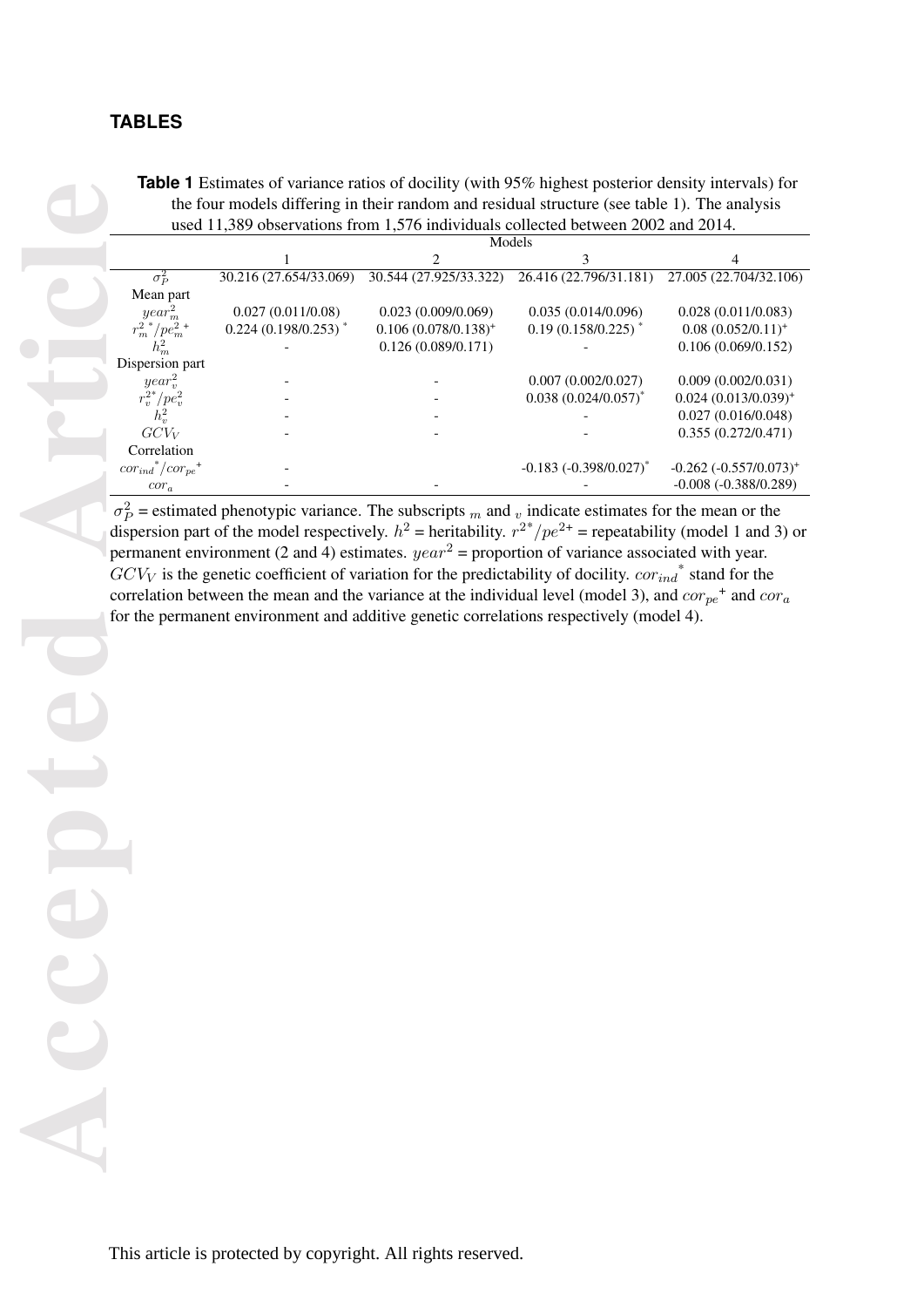# **FIGURES**

**Figure 1** Example of plasticity (a) and residual within-individual variation (b) for three individuals. Each individual is represented by a different colour and point type. a) illustrates between-individual variation in plasticity, with each individual responding differently to environmental changes. The lines represent the average individual response, while the points are the observations. b) represents the residuals around the mean environmental response for each individual in panel a). The dotted line is 0. Thus b) illustrates the between-individual variation in residual within-individual variance.



Environment

Individual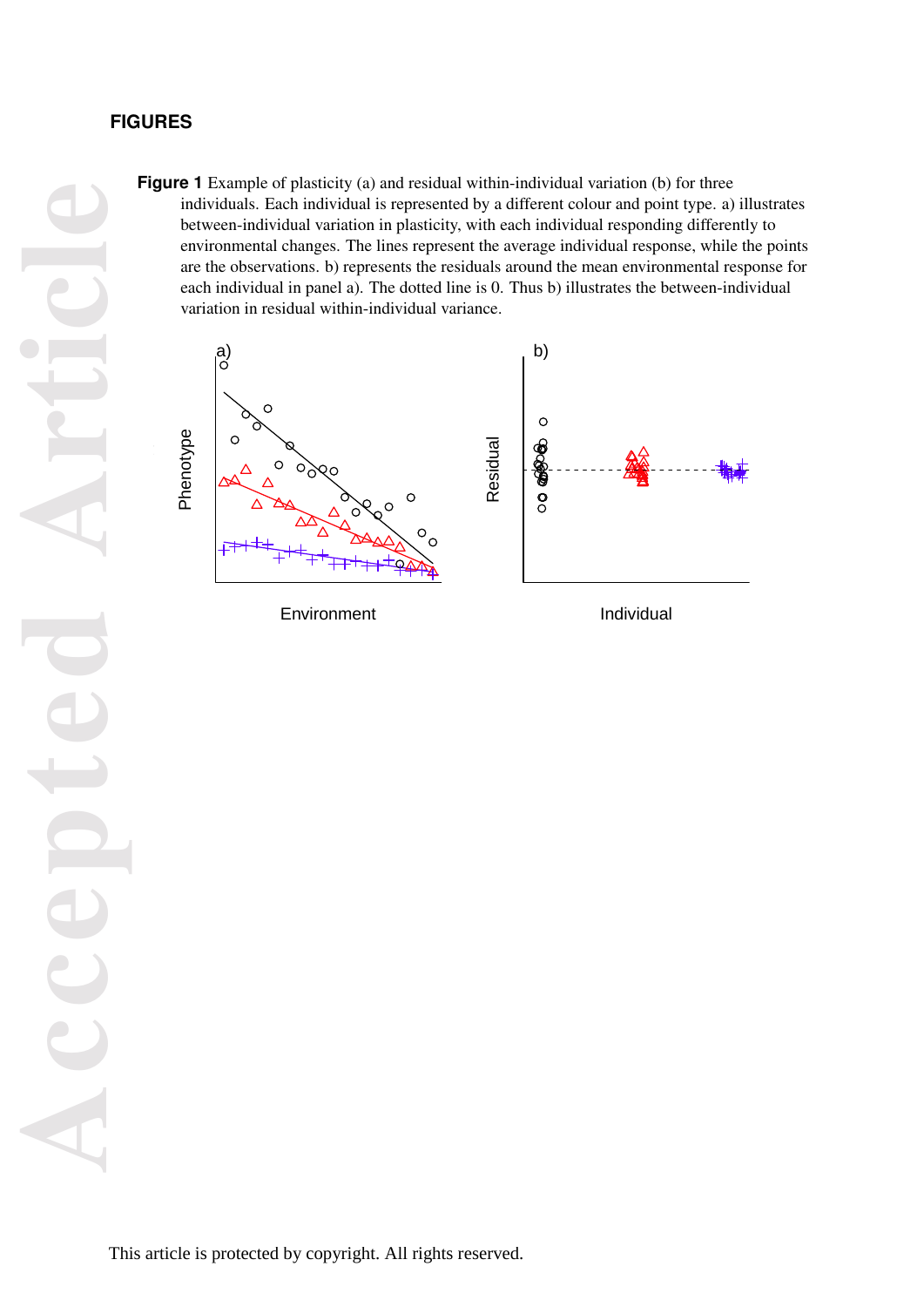**Figure 2** Posterior mode and 95% highest posterior density intervals for the four models of docility of Yellow-bellied marmots at the Rocky Mountain Biological Laboratory, Colorado. The analysis used 11,389 observations from 1,576 individuals collected between 2002 and 2014. Juvenile was used as the reference level for the factor Age in both the mean and dispersion part of the model. The x-axis use a logarithmic scale. Residual variances  $(\sigma_e^2)$  for models 3 and 4 were estimated based on Appendix S3.  $\sigma^2$  indicates variance components. The grey shaded area illustrates an invalid region of the parameter space. Variance components were constrained to be positive. 5 different threshold were needed in the ordinal model to define the 6 observed categories of docility. Threshold 1 and 5 were fixed to 0 and 15 respectively.



# **SUPPORTING INFORMATION**